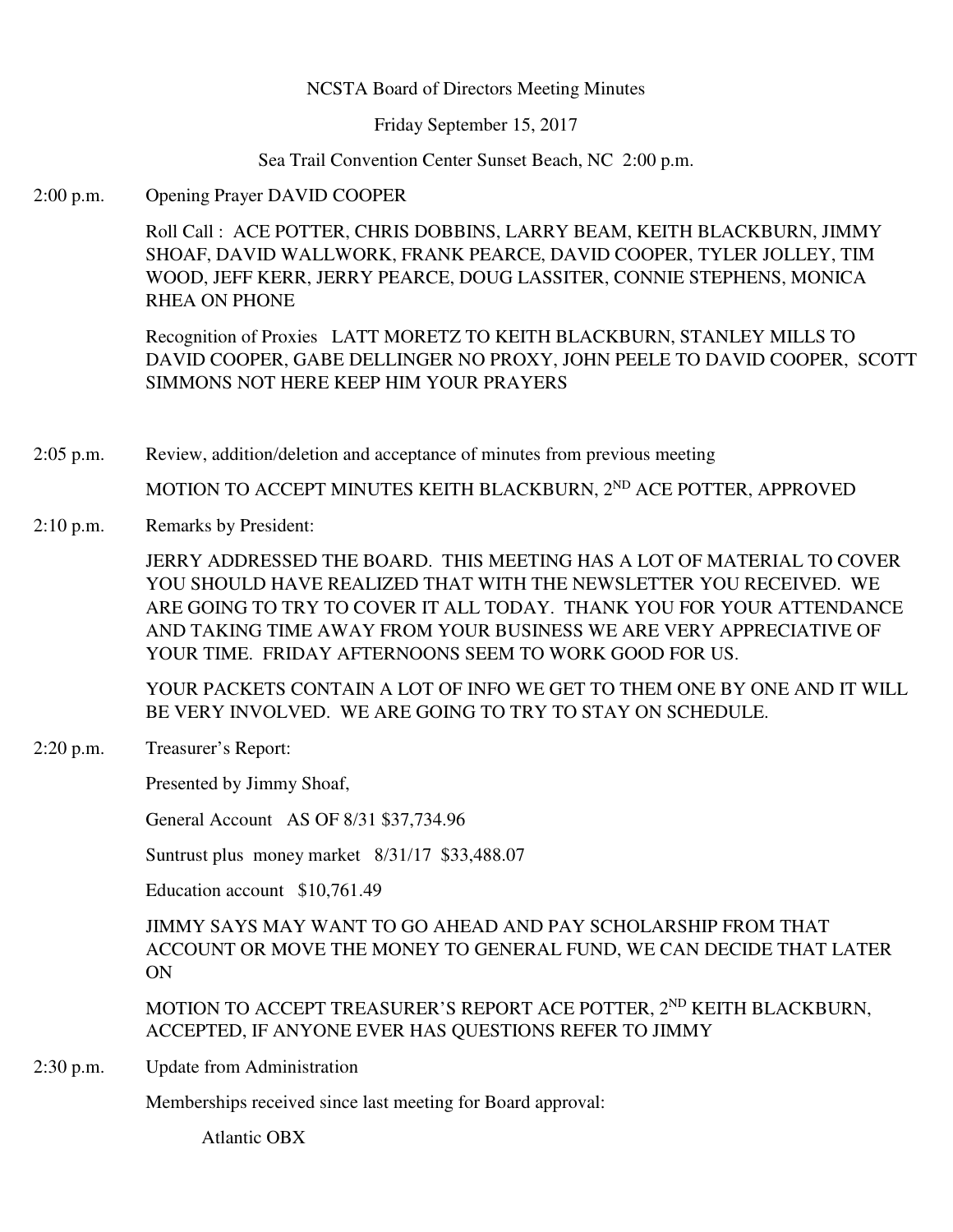Waste Management

# MOTION TO ACCEPT JEFF KERR, 2<sup>ND</sup> TYLER JOLLEY, ACCEPTED

2018 Convention:

The date for the 2018 convention is January 31 – February 2, 2018.

The vendor registration has been emailed to all past vendors and is posted on our website. We have received several vendor registrations already. The placement of vendors will be handled the same this year as in years past in that vendors that pay for sponsorship in addition to vendor fee will be given preferred spaces.

For those Board members that ordered shirts I will bring those to the convention MONICA NEEDS SHIRT , DAVID WALLWORK 2XL

At the last meeting it was discussed whether or not to move the vendor dinner from Iron Thunder due to overcrowding. I received a quote from the bowling alley the least expensive option they have is \$5700 and the quote from Crown Plaza is \$4200. Iron Thunder usually runs around \$1300. I need to know what direction the Board wants me to pursue. JERRY ASKED THE BOARD IF IT WOULD BE OK FOR CONNIE TO GET \$ TO CLOSE IRON THUNDER AND GET WITH EXECUTIVE COMMITTEE WITH AMOUNT

Doug is working on speakers for the convention and will have those confirmed by end of November

I will be discussing with Jeff the development of the computer class for a hands on training class as we get closer to convention date

The scholarship application has been updated and it now has the requirement that the application be mailed return receipt certified. This should head off any one claiming they mailed it by the deadline

MESSENGER BAG IS OK IF BACK PACK IS TOO EXPENSIVE

2:50 p.m. Board Member Info:

# DOUG WENT OVER THIS INFO WITH THE BOARD

The following Board members are up for re-election at the 2018 convention. Are each of you willing to continue to serve?

Gabe Dellinger, Chris Dobbins, Stanley Mills, Latt Moretz, John Peele, David Wallwork

# DOUG WILL BE SPEAKING WITH EACH OF THESE TO SEE IF THEY STILL WANT TO SERVE

We do have an application for the position held by David Wallwork.

DAVID WALLWORK ADDRESSED THE BOARD, HE HAS SOLD THE BUSINESS, MOVED TO BLADENBORO A LOT HAS CHANGED IN HIS LIFE AND HE THINKS IT WOULD BE BEST FOR HIM TO NOT SEEK RE-ELCTION, HE IS DOING CONSULTANT WORK FOR WASTEWATER, HAS STARTED NEW COMPANY, HE WILL BE IN HICKORY, HAS BEEN AN ENJOYABLE AND POSITIVE EXPERIENCE WORKING WITH THIS BOARD AND WILL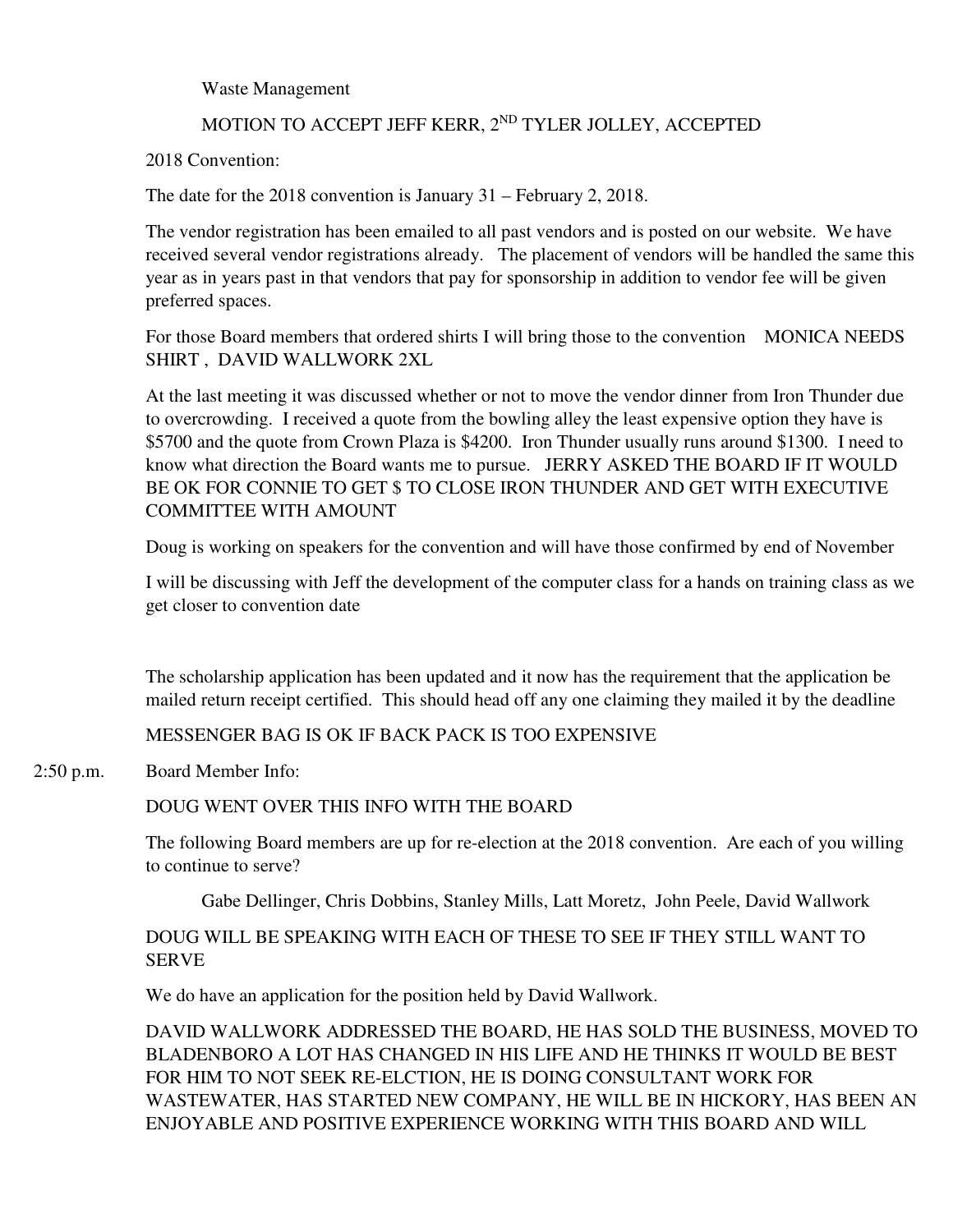# STILL BE ABLE TO HELP OCCASSIONALLY, HIS PLATE IS FULL RIGHT NOW, HAS 40 YEARS OF EXPERIENCE, DEWATERING IS ONE OF HIS SPECIALITY, CONFINED SPACES TRAINING

Officers up for re-election are: Jerry Pearce, President, David Cooper, Vice-President, Jimmy Shoaf, Treasurer and Monica Rhea, Secretary, MOTION TO KEEP THE OFFICERS AS SLATED ACE POTTER, 2<sup>ND</sup> CHRIS DOBBINS, APPROVED

### 3:00 p.m. NCSTA By-Laws:

At the meeting in April it was decided to review/revise the current by-laws to bring them up to date. The last revision was ten years ago. Attached to the agenda are the current by-laws with proposed changes. The proposed deletions from the existing by-laws have been lined through and the proposed additions are underlined. Also attached is a clean copy of the by-laws as they would read with the proposed changes. Once approved by the Board the revised by-laws will be voted on by the General Membership at the business meeting in January.

JERRY ADDRESSED THE BOARD, THE LAST TIME WE ADDRESSED THE BY LAWS WAS IN 2007

Went over each section of bylaws, made some changes, motion to accept new bylaws and present for vote at annual meeting, Keith Blackburn, 2<sup>nd</sup> David Wallwork, APPROVED

4:00 p.m. Lobbyist/Executive Director Report and 1900 Proposed Rules Review

FOR COMPLETE DETAILS SEE LOBBYIST REPORT REGARDING DERRICKS AND CRANTS, SALES TAX EXEMPTION FOR ALL DISPERSAL PRODUCTS, SALES TAX ON WASTEWATER SYSTEM LABOR, ATTEMPTS IN LEGISLATION, INSURANCE PROPOSAL, LEGISLATIVE OPPORTUNITIES, AND MEMBERSHIP DRIVE ATTACHED TO AGENDA

Included with your newsletter a couple of weeks ago was a copy of the 1900 Proposed Rules Review now being called 18E. Public comment for this proposal ends 10/31/17. Doug, Jerry and Connie went over these line by line, the tank manufacturers have reviewed, soil scientist and engineers have reviewed. Attached to the agenda are suggested objections, comments and revisions. Once the Board has reviewed this summation the comments, if the Board so desires, shall be sent to the membership in a format that they can sign and submit to Onsite during the public comment period.

MEETINGS FOR PROPOSED RULES ARE 9/20 GREENVILLE, 10/2 RALEIGH, 10/4 ASHEVILLE, DOUG WILL BE ATTENDING ALL THE MEETINGS

DOUG WENT OVER PROPOSED RULES AND SUGGESTED COMMENTS/OBJECTIONS INFORMATION IS ATTACHED

LAST DAY FOR COMMENT IS 10/31/17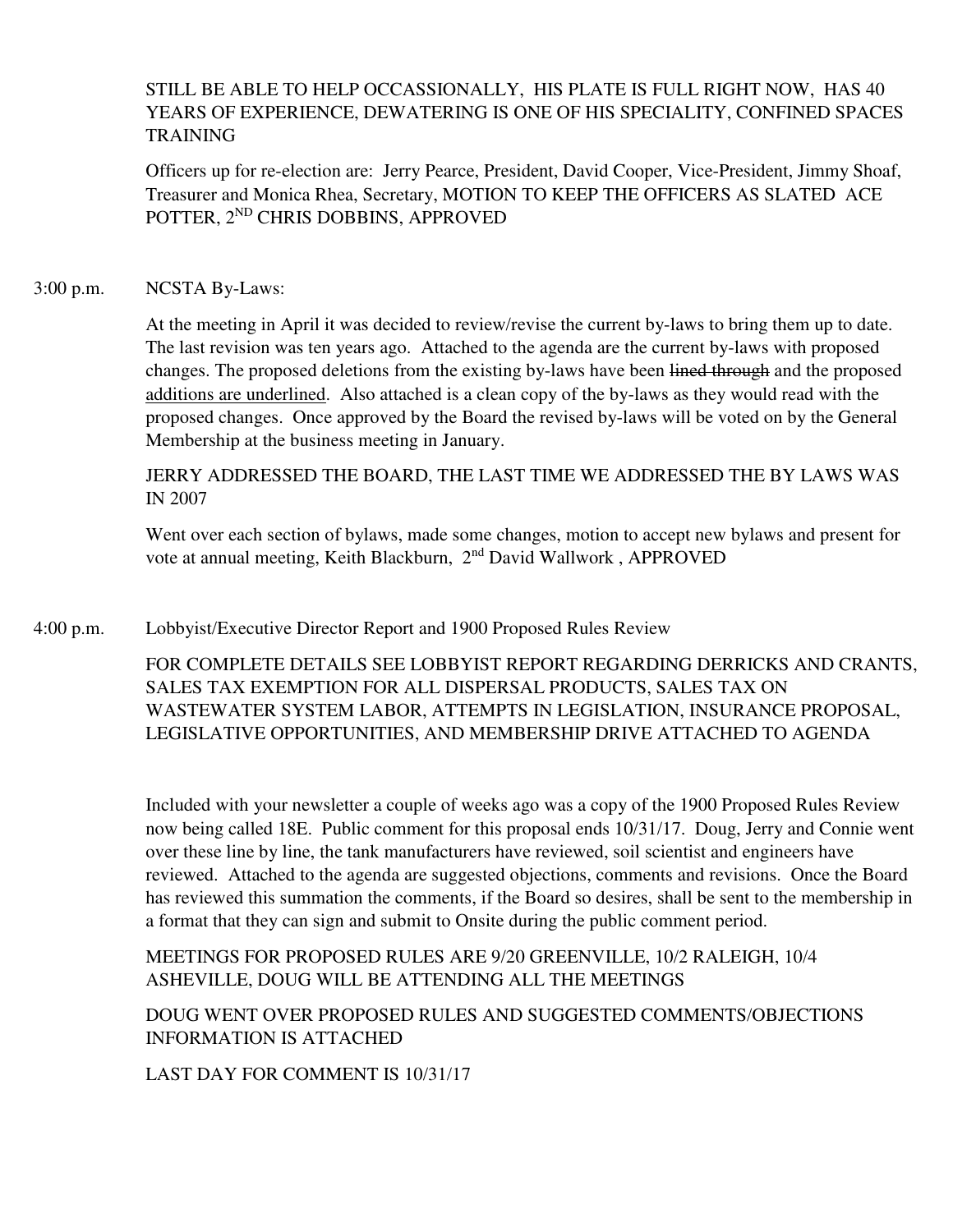Motion from Ace Potter to distribute info to members an objection letter with cover letter info on how to act, 2<sup>nd</sup> David Cooper, opposed Jeff Kerr and Tim Wood. Jeff stated needs more info on the letter doesn't like the letter not having a lot of details. Motion passes.

- 7:00 p.m. The next Board meeting will be Wednesday January 31st at 5 p.m. in the Board room of the convention center. The Annual Business meeting will be at 5:30 p.m. at the Convention Center.
- 7:00 p.m. Meeting adjourn. Dinner reservations are at 8:30 p.m. MOTION TO ADJOURN, KEITH BLACKBURN, 2ND CHRIS DOBBINS, MEETING ADJOURNED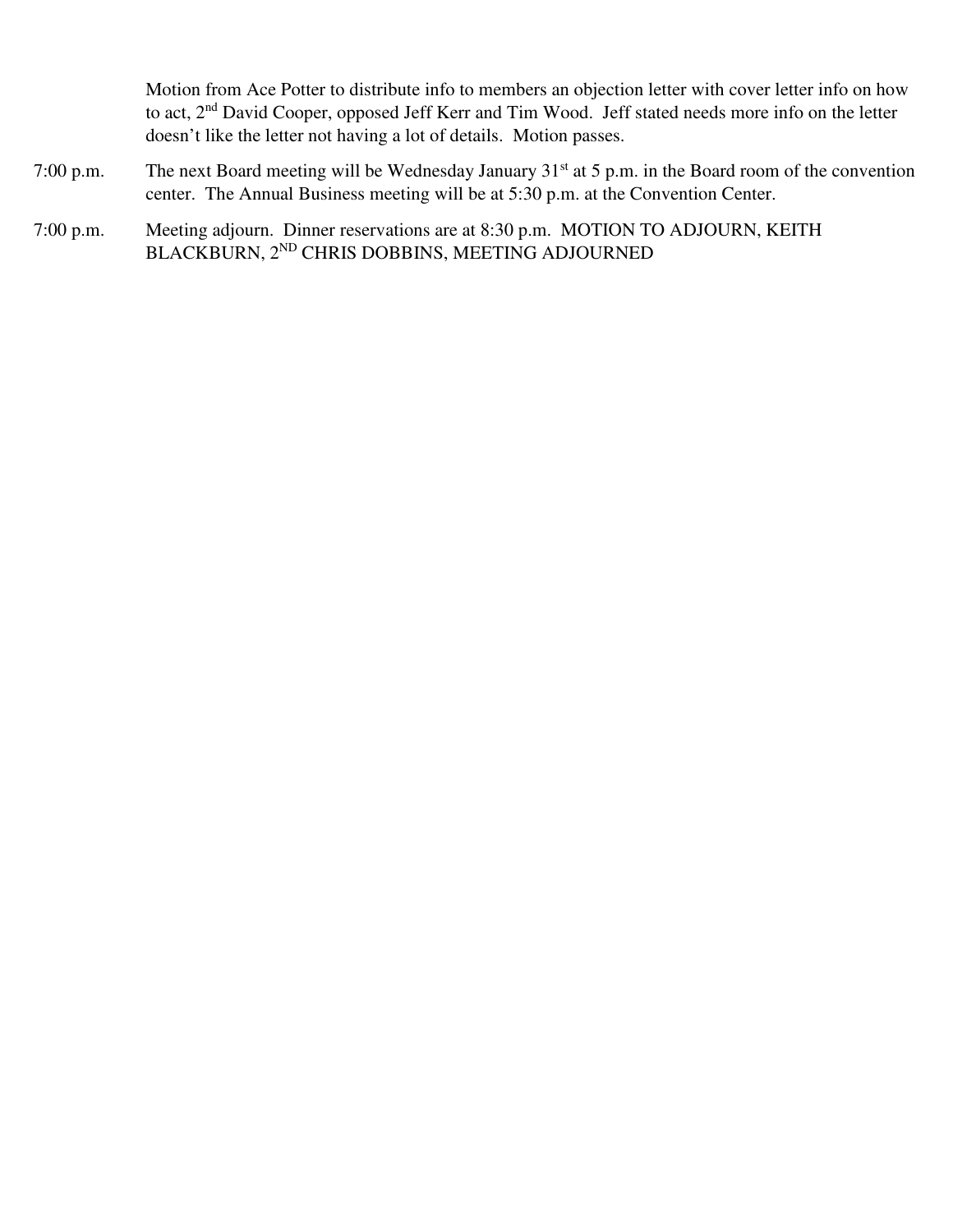# **BY-LAWS**

### **OF**

### **THE NORTH CAROLINA SEPTIC TANK ASSOCIATION**

### **ARTICLE I. NAME**

This The Association shall be known as THE NORTH CAROLINA SEPTIC TANK ASSOCIATION, INC., a non-profit North Carolina Corporation. Hereafter referred to as "The Association".

# **ARTICLE II. OBJECTS OBJECTIVES**

The objects objectives of The Association are as follows:

- a. To advance the standards of 4) septic tank and grease interceptor manufacturing, 2) installation, repair, and service of septic tanks, grease interceptors , and portable toilets, and 3) onsite inspectors by working toward the establishment of a uniform state code containing standards for the design, installation and servicing of septage systems; the onsite wastewater industry in North Carolina and to create uniform rules for the protection of the environment, the public health and the investment of North Carolina citizens;
- b. To establish throughout the state a relationship among all those concerned with the septage systems industry that will increase the flow of information, not only among members of this association, but among all organizations and agencies having allied objects and purposes; a network of communication with its members and allied organizations and agencies;
- c. To establish on a statewide basis a liaison with governmental agencies so that legislation affecting the septage system industry can be enacted, based upon statistics, facts and actual experience; a relationship with the legislative and regulatory authorities that promotes the protection and the advancement of all aspects of onsite wastewater industry and septage disposal;
- d. To inform and educate the people of North Carolina as to the value and safety sustainability of septage systems of onsite wastewater systems and septage disposal;
- e. To protect and maintain and advance the environment of the State of North Carolina through the use of sound ecological practices in the manufacturing, installation and servicing of septage systems. Sound technology and sound ecological practices in the establishment of regulations for all individuals involved in the onsite wastewater and septage disposal industry.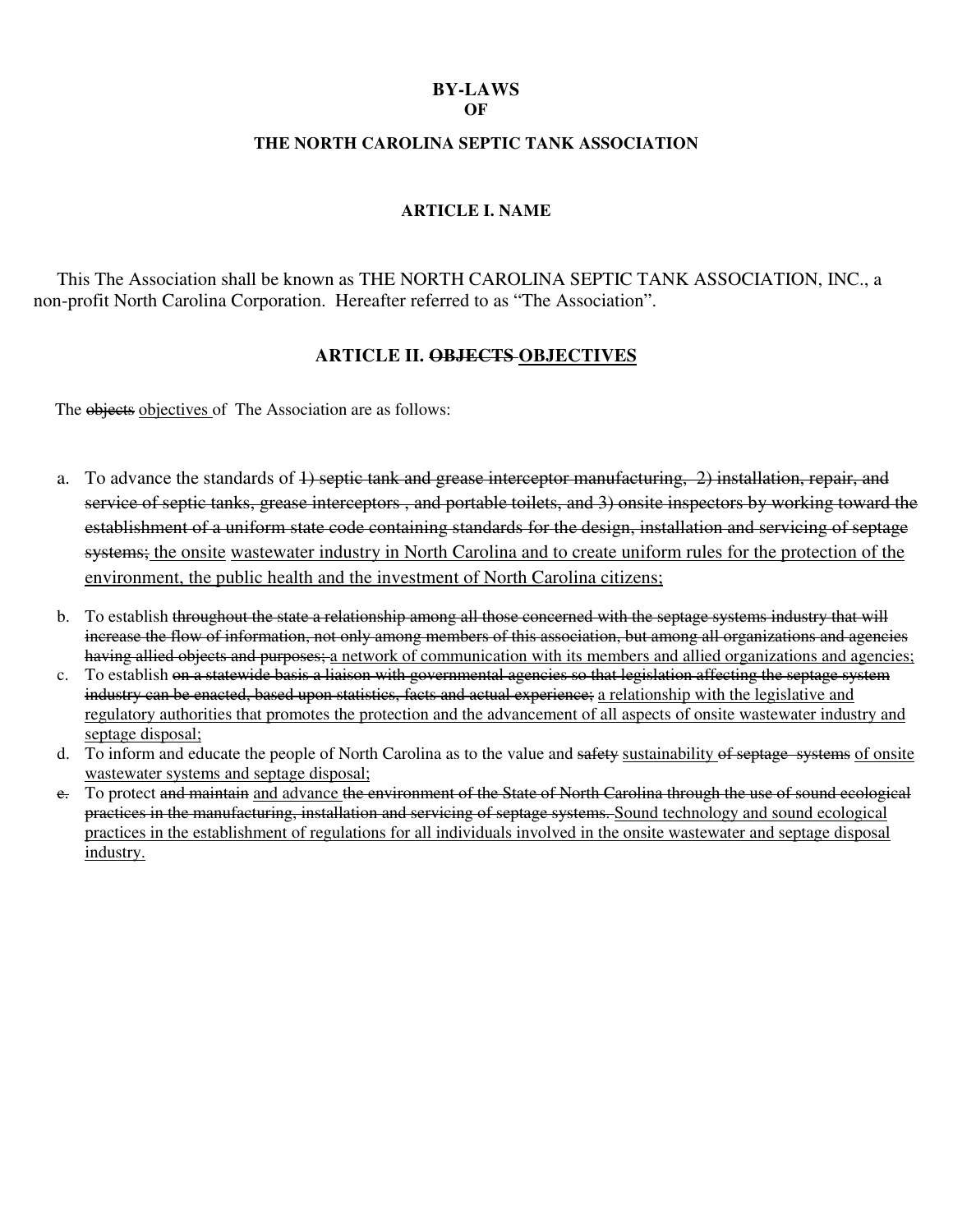### **ARTICLE III. MEMBERSHIP**

#### Section 1. Class of Membership

Membership shall consist of the following classifications and qualifications:

- a. General Membership. General members shall be any person representing a firm, association, corporation or other entity engaged in whole or in part in directly as the manufacture installation, repair, servicing, onsite inspection or maintenance of septic tank systems, grease interceptors, and/or portable toilets (i) state approved tank manufacturer, (ii) certified installer, (iii) septage management firm permit holder, (iv) certified inspector of onsite wastewater systems. Only General members will shall have full voting privileges. General membership is also a requirement for election to the Board of Directors or Office.
- b. Associate Membership Any person whose technical or professional expertise is deemed significant; such as professional engineers, licensed soil scientist, site evaluators, and/or site designers involved in site evaluation or system design for onsite wastewater systems. Any person who is employed by local or state health departments will have full access to this Associate membership. The Associate members will not have voting privileges.
- c. Honorary membership The Association's Board of Directors will may from time to time nominate persons to honorary membership who have performed outstanding accomplishments. There shall be no voting privileges for Honorary members, and term of membership is life.
- d. Supplier Membership Any person, firm, or corporation doing business with, but not limited to, the general members of The Association. Supplier members shall not have voting privileges.
- e. Special Membership The Association Board of Directors may create a special class of membership as conditions arise.

Section 2. Admission to Membership.

Application for all memberships shall be submitted, in a written form approved by the Board of Directors, to The Association business office. Members Applicants shall be elected to membership or denied membership, by a majority vote of the Board of Directors. All applications for membership shall be accompanied by payment of the required dues and no applications shall be referred to the Board of Directors for action unless the same shall be accompanied by said check for dues or proof of deposit in the Association depository. unless application is complete and accompanied by the proper payment for deposit.

Section 3. Proxies.

Any general member shall be permitted to vote at any meeting upon matters coming before the General membership by a proxy in writing, submitted received by to the Secretary of the office before or at the time of the meeting a minimum of seventytwo (72) hours prior to the meeting. Such Proxies shall be executed before two (2) witnesses.

Section 4. Suspension or Expulsion of Member.

 Any member failing to pay dues, or any installment thereupon, for more than ninety (90) days shall automatically be expelled from membership. Any member charged with conduct detrimental to the objects and purposes of the association shall receive written notice of such charges, and shall receive fifteen (15) days' notice of hearing upon such charges before the Board of Directors. After such notice and hearing such member may be suspended or expelled from membership by majority vote of the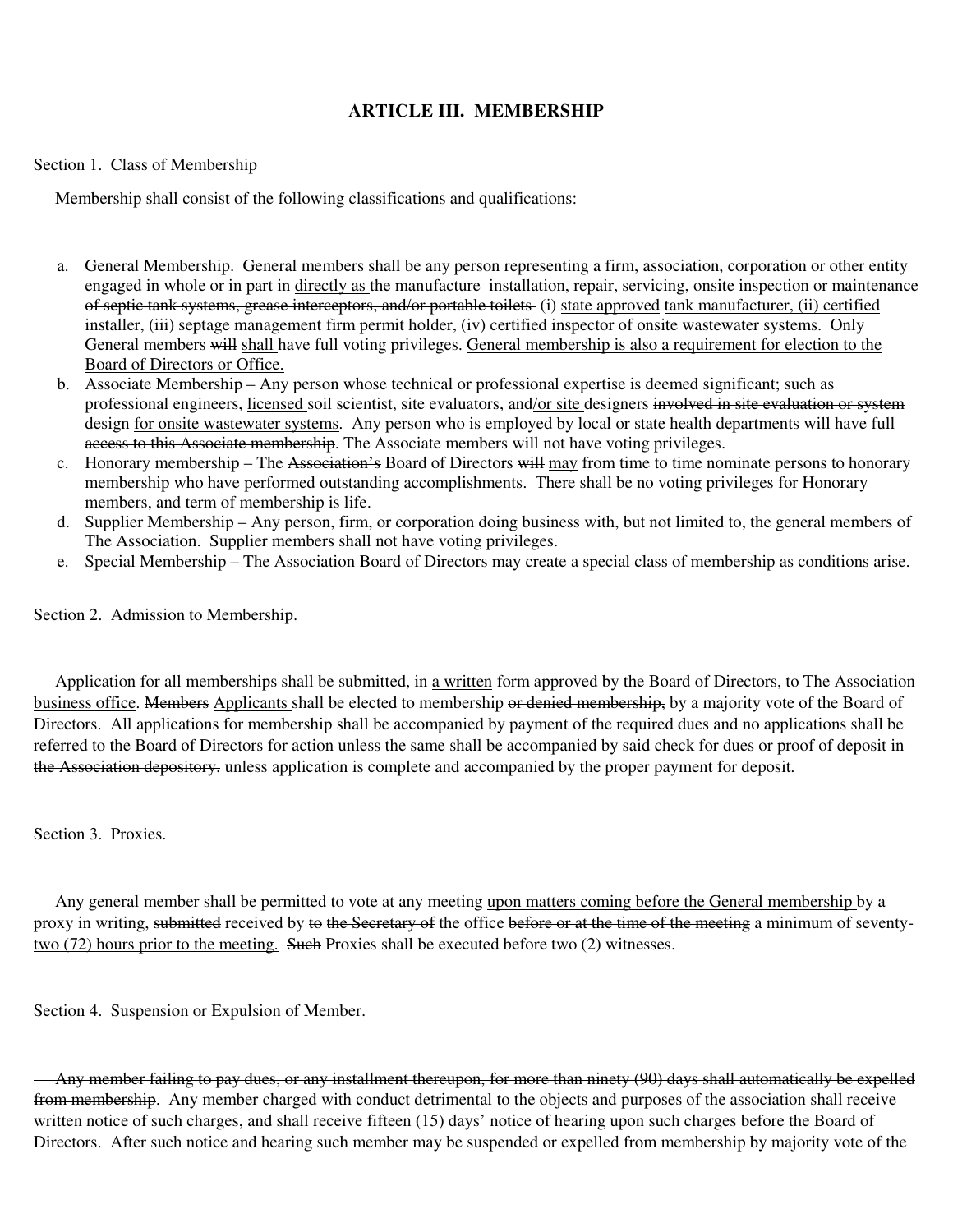Board of Directors. Any members having been expelled from membership for any reason may make application for readmission to membership upon the same terms and conditions as any other applicant, and a two-thirds (2/3) vote of the Board of Directors shall be required to elect such former member to membership. In the event a member is expelled for conduct detrimental to the objects and purposes of the association, application for readmission may not be made sooner than twelve (12) months after date of being expelled.

### **ARTICLE IV. PRINCIPAL OFFICE**

The principal office for the conduct of business of the The Association shall not be at any set location be selected by the Board of Directors and its physical location available on the Association's webpage. All mail for the business of The Association shall be received <del>for the Association</del> at P. O. 35864 Greensboro, NC 27425-5864 at 1426 Peter Mabe Rd Danbury, NC 27016, or may at the discretion of the Board of Directors and may be changed from time to time as is necessary at the discretion of the Board of Directors.

# **ARTICLE V. MEETING OF MEMBERS**

Section 1. Annual Meeting.

 The annual meeting of the membership of this The Association shall be held in conjunction with the annual Convention at the discretion of the Board of Directors. Notice of the annual meeting shall be mailed to each member of The Association at least thirty (30) days prior to the date of the meeting designating the place at which the meeting shall be held. One of the purposes of the annual meeting shall be the election of the incoming Board of Directors for the ensuing time, all of whom shall take office immediately following the election.

Section 2. Special Meetings.

 Special meetings may be held at the call of the President or by written request of a majority of the members of the Board of Directors. General members shall be notified of Special Meetings at least fifteen (15) days prior to the date of the Special Meeting and its location.

#### Section 3. Notice.

 At least thirty (30) days notice in writing of the annual meeting, and at least fifteen (15) days notice in writing of any special meeting shall be mailed to each member of the The Association at their usual place of business or residence.

Section 4. Order of Business.

The order of business at the annual meeting of the membership shall be may include:

- a. Roll Call.
- b. Reading of Notice of Meeting.
- c. Reading Approval of Minutes of Previous Meeting.
- d. Report of President.
- e. Report of Treasurer.
- f. Administrative Update
- g. Legislative and Regulatory Report.
- h. Reports of Committees.
- i. Report of Election of Officers
- j. Election of Directors.
- k. Transaction and Announcement of Other Business.
- l. Adjournment.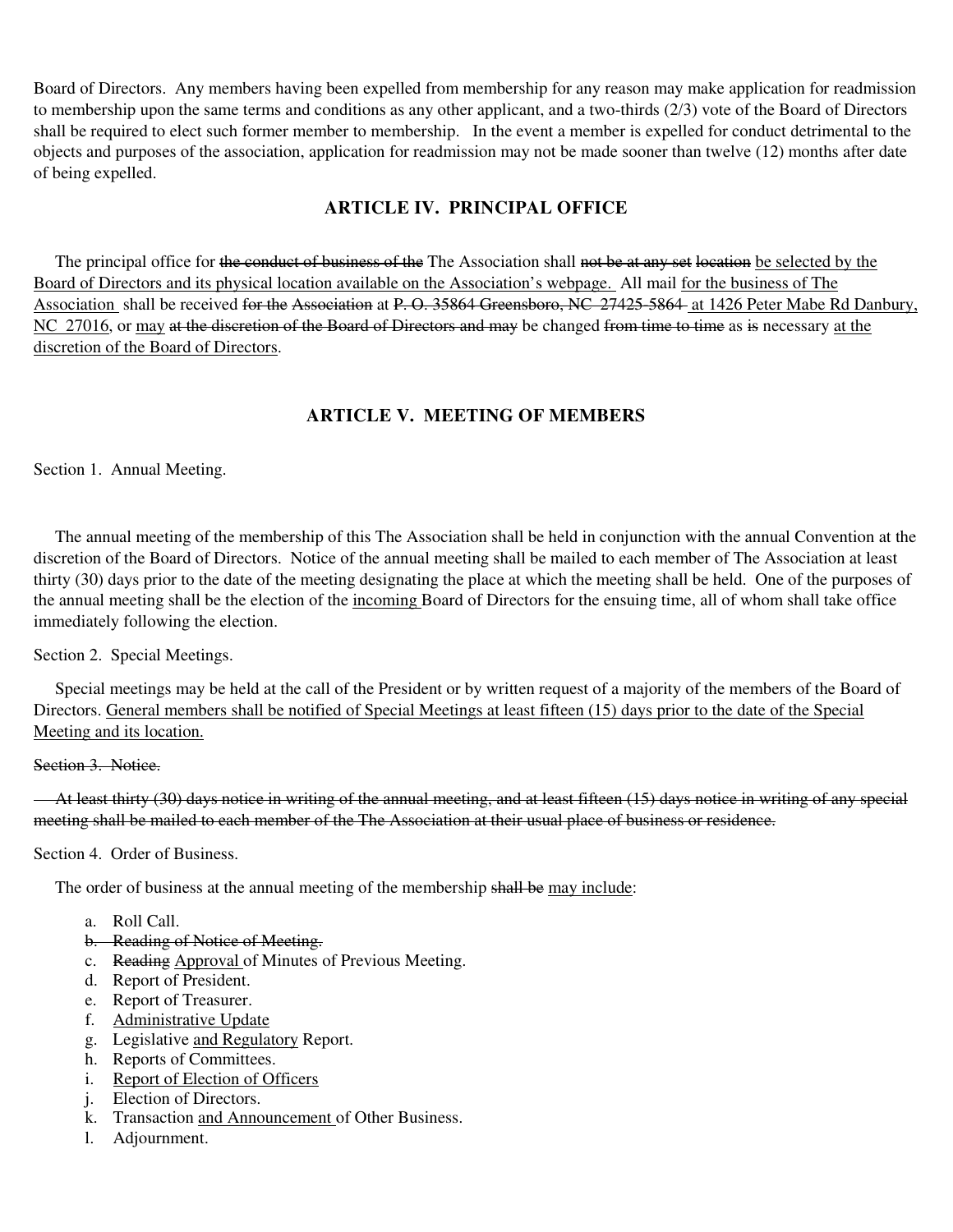Section 5. Voting.

 Every voting member Each membership with voting rights of the The Association, in good standing, shall have the right and be entitled to one (1) vote, in person or by proxy, upon every proposal properly submitted to vote at any meeting of the The Association on matters coming before the Annual Meeting or at Special Meetings of the General Membership.

### **ARTICLE VI. BOARD OF DIRECTORS**

Section 1. Number and Term of Directors.

 The business, property, and affairs of The Association shall be managed by a Board of Directors composed of up to eighteen (18) persons who shall be general members of The Association. Each Director shall hold office for the term for which he is elected of two (2) years and until his successor is elected and qualified. The Board of Directors shall serve a two-year term. and may be re-elected at the end of their term.

Section 2. Classification of Directors.

 There should be at least three (3) Directors elected by the members of the Association from each of the three (3) regions of North Carolina.

The three (3) regions of the State of North Carolina should be:

Region One – Mountain Region – Highway 77 to the Western tip of the state.

Region Two – Central Region – Highway 77 to Highway 95.

Region Three – Coastal Region – Highway 95 East to the Atlantic Ocean.

In electing the Board of Directors, an equal representation of all areas of the septage onsite wastewater industry should be sought after, both in physical location of the member company and in type of service offered by the member shall be sought whenever possible.

Section 3. Qualifications.

 The Board of Directors shall be citizens of the United States of America, residents of the State of North Carolina, and general members of the The Association.

Section 4. Duties of the Board.

 The Board of Directors shall transact all business of the The Association. It The Board of Directors shall determine the policies, fiscal matters, employment of staff and other personnel policies staffing, and in general assume responsibility for the guidance of the affairs of The Association.

#### Section 5. Quorum.

 The presence of two-thirds (2/3) Directors, in person or by proxy, shall be necessary for any meeting to constitute a quorum to transact business. The act of a majority of Directors at a meeting when a quorum is present shall be the act of the Board of Directors shall enable the acts of the Board of Directors.

- a. Proxy shall be received by the Administrator a minimum of seventy-two (72) hours prior to the meeting.
- b. Proxy shall designate a voting Director
- c. Proxy shall be signed and notarized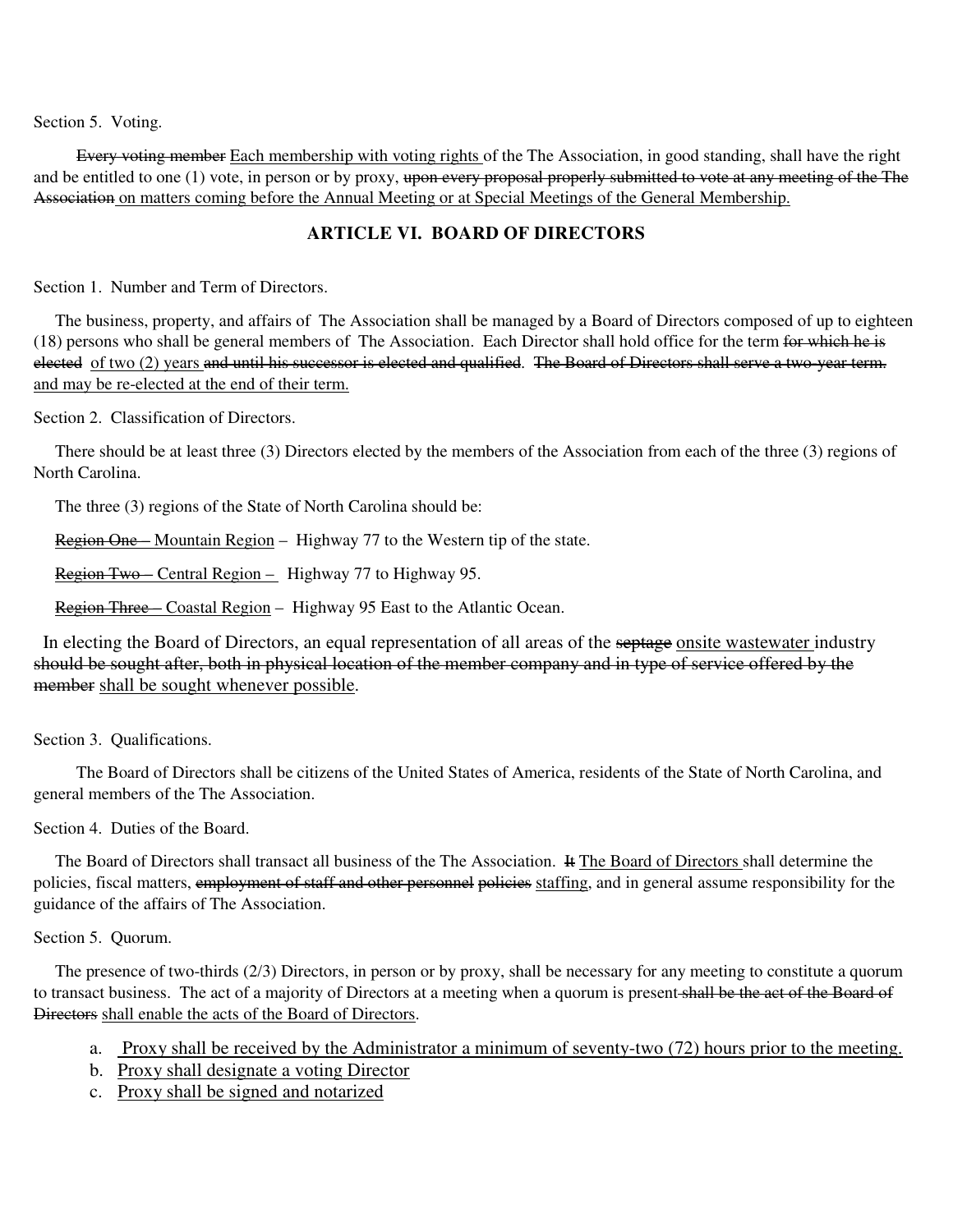#### Section 6. Time of Meeting of the Board of Directors.

 Annual meeting of the Board of Directors shall be held immediately prior to the annual meeting of the members each year, and a regular meeting shall be held at least once in each quarter thereafter upon thirty (30) days written notice to the Directors. Special meetings may be held upon the call of the President or by a majority of the Directors. Notice of each special meeting shall be given by the President to each Director not less than five (5) days before the meeting, unless each Director shall waive notice thereof before, at or after the meeting. The Board of Directors shall designate the time and place of regular and special meetings.

- a. The annual meeting of the Board of Directors shall be held immediately prior to the Annual Meeting of the members each year.
- b. Board of Directors shall meet a minimum of twice annually. The President shall designate the time and location of each meeting.
- c. The President shall at his/her discretion call a special meeting. The President shall designate the time and location of special meeting.
- d. Physical, video conferencing, and teleconferencing shall constitute a meeting

#### Section 7. Vacancies.

Vacancies in the Board of Directors shall be filled by election by the Board of Directors majority vote of the Board of Directors. Each person so elected to fill a vacancy filling a vacancy shall remain a Director until his successor has been elected by a vote of the membership present, who may make such election at their next annual meeting, or at any special meeting duly called for that purpose the Director's position is complete.

Section 8. Power to Elect Officers.

 The Board of Directors shall biannually elect a President, a Vice President, a Secretary, and a Treasurer. The Board of Directors shall have the power to appoint elect such other officers and employees as the Board may deem necessary for the transaction of the business of The Association. The Board shall have the power to fill any vacancy in any office occurring for any reason. whatsoever.

Section 9. Removal of Directors and Officers.

Any Director of or Officer may be removed by two-thirds (2/3) vote of the other members of the Board of Directors whenever, in the judgment of the Board, the best interest of The Association will be served thereby. No Director or Officer shall be so removed unless and until he shall have had there is due notice of the charges against the Director and opportunity to be heard by the Board of Directors.

Any Director or Officer that is absent from two (2) consecutive quarterly meetings shall be notified in writing that his their position will may be presented for vote of removal reviewed at the next meeting. The Board of Directors shall at that meeting review the circumstances leading to the absences and shall take a vote for removal of said Director or Officer.

# **ARTICLE VII. OFFICERS**

Section 1. Officers.

 The Officers of the Board of Directors shall be the officers of The Association. They shall consist of the President, Vice President, Secretary, and Treasurer, all of whom shall be members of the Board of Directors. Each officer shall be elected to hold office for a period of two years with no maximum term limits.

Section 2. President Duties.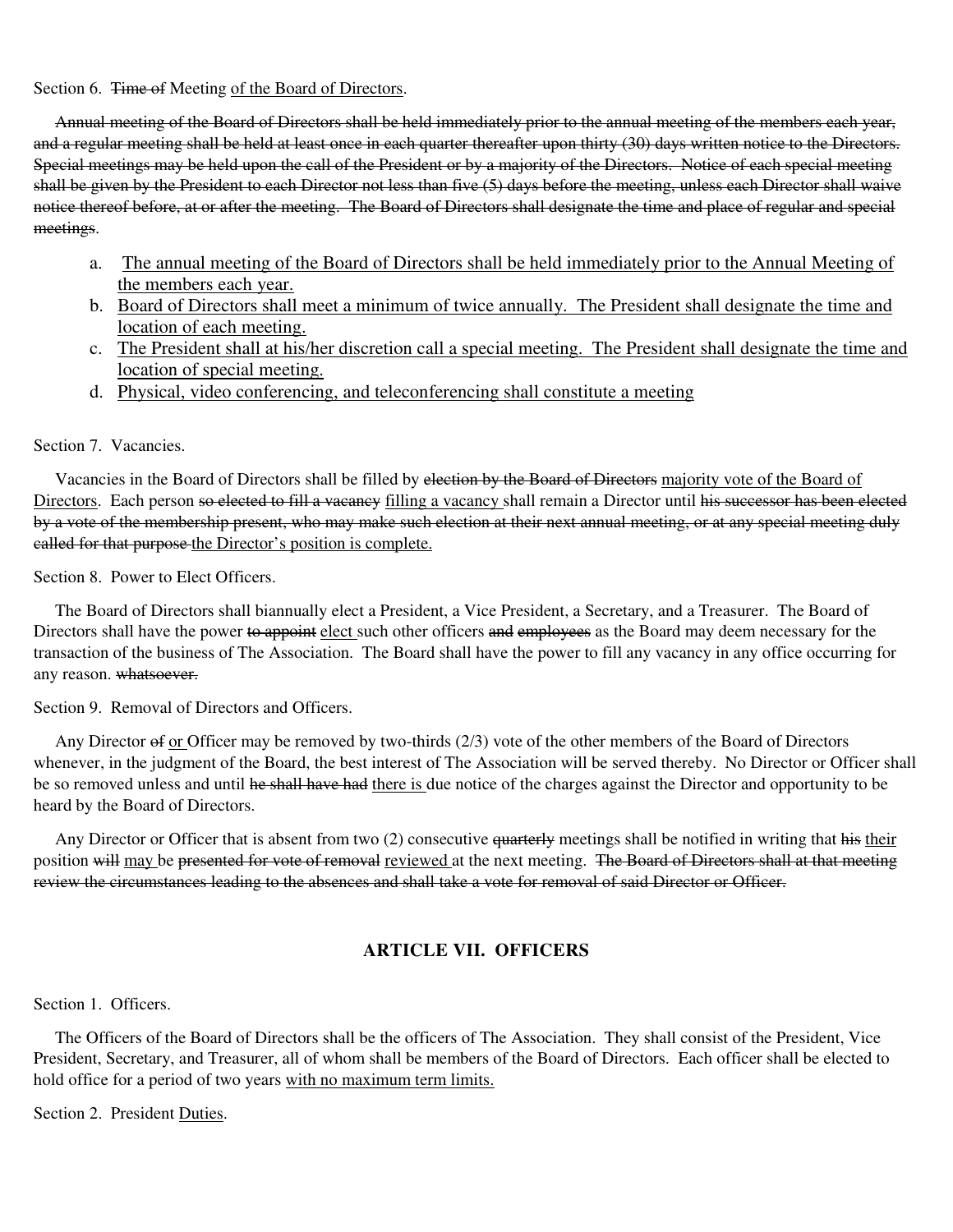- a. A president may be elected from any region or any sector of the onsite wastewater industry allowing General Membership.
- b. The President shall:
	- 1. Preside at all meetings of the Board of Directors;
	- 2. Make all committee appointments;
	- 3. Be a member ex-officio of all committees;
	- 4. Perform all other duties usually pertaining to the office of President.

### Section 3. Vice President.

The Vice President shall:

- 1. Preside at all of the meetings of the board of Directors in the absence of the President;
- 2. Perform all such other duties usually pertaining to the office of vice President.

### Section 4. Secretary.

The Secretary shall:

- 1. Record the minutes of all meetings;
- 2. Write up the minutes as soon as possible after each meeting; Provide written minutes to the Administrator and President within fourteen business days after the meeting
- 3. Confer with the President for possible omissions ;
- 4. Have custody of the seal of the The Association;
- 5. Give notices of all meetings required by statutes, by-laws, and resolutions;
- 6. Take attendance record at meetings;
- 7. Maintain committee reports;
- 8. Carry on all necessary correspondence of the corporation;
- 9. Perform such other duties, as may be delegated to him/her by the Board of Directors.

Section 5. Treasurer.

#### a. The Treasurer shall:

- 1. Be custodian of all funds and securities of The Association and collect interest thereon;
- 2. Keep a record of the accounts of The Association and report thereon at each regular meeting of the Board of Directors;
- 3. Make reports at annual meetings and special reports when requested by a majority vote of the Board of Directors;
- 4. Prepare checks for invoices and send out said payments
- 5. Deposit all monies of the The Association in the bank or banks designated by the Board of Directors, subject to withdrawal for authorized purposes, upon the joint signatures of two officers, one of whom shall be the Treasurer;
- 6. Prepare and file reports and returns required by all governmental agencies.
- b. The detailed bookkeeping of the The Association shall be performed by the Treasurer with periodic reports provided to the Board of Directors.
- e. The Treasurer's accounts and bookkeeping records shall may be studied annually, at the direction of a majority vote of the Board of Directors by an outside firm. as soon as possible after the end of the fiscal year, said study of financial activities to be completed and delivered to the Treasurer no later than September 15 of each year.

d. It shall be the role of the Consultant Administrator to assist the Treasurer with all reports of any type and nature.

Section 6. Executive Committee

#### Executive committee shall be comprised of the Officers of the Board of Directors

Section 7. Regional Committees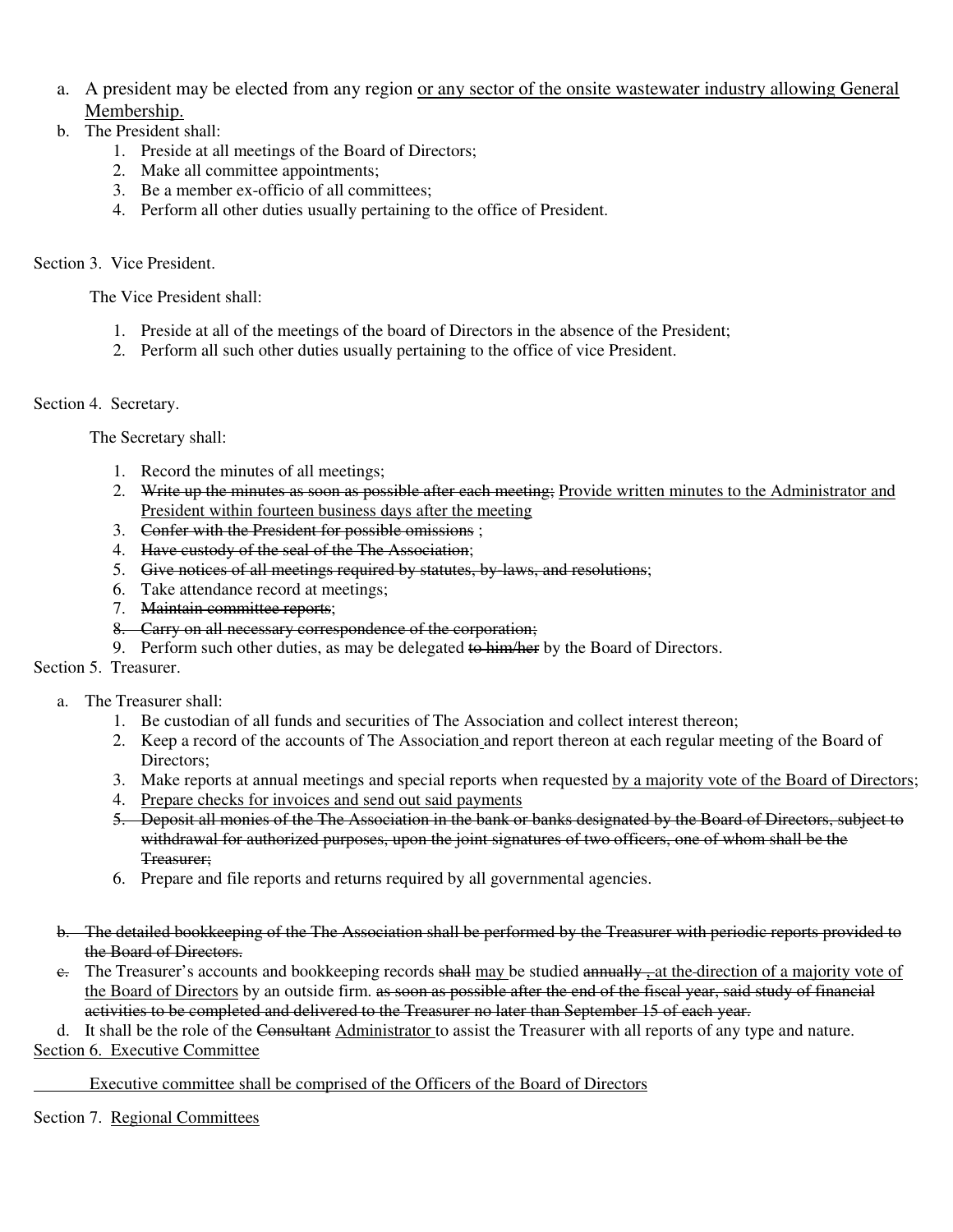Regional Committees may be established in each of the three (3) geographical areas defined in Article VI of these By-Laws at the discretion of the President.

Regional Committees shall:

- a. Organize and administrate meetings for the benefit of the Association in their respective areas.
- b. Integrate the information, proposals, and reports originating from the General Members in their area.
- c. Prepare a written report to the Board of Directors at the regular and specially called meetings.
- d. Prepare articles of information for the newsletters and webpage of the Association
- e. Work with the Legislative & Regulatory Liaison to prepare proposals for advancements of the objectives of the Association.

### Section8. Past President

Past President shall serve on the Board of Directors in an ex-officio capacity and shall participate in discussion, serve as mentor to Officers/Directors as needed and serve as ambassador for the Association promoting good public relations. Past President shall not have voting power.

# **ARTICLE VIII. STAFF**

### Section 1. Staff

- a. The Board of Directors may contract with an Administrator Consultant. The consultant Administrator shall report directly to the President. shall be responsible to the Board of Directors for the performance of the duties connected with his office and shall be the administrative head responsible for all staff, subject to the approval of the Board of Directors. In such capacity, the Consultant Administrator shall be responsible for the efficient operation of The Association, shall represent The Association at conferences and conventions and before governmental agencies, either with Board members or as the sole representative; shall be present at regular or specially called Board meetings. without vote, and shall give regular reports to the Board. All other staff members shall recognize their responsibility to the Consultant Administrator.
- b. The Administrator shall receive funds payable to the Association and shall deposit all funds of The Association in the bank or banks designated by the Board of Directors.
- c. The Board of Directors may contract with an Executive Director to serve as a Legislative and Regulatory Liaison for purposes of representing the Association at conferences, conventions, and before governmental agencies, either with a member of the Board of Directors or as the sole representative. The Executive Director shall report directly to the Executive Committee. In the duties of the Legislative and Regulatory Liaison, the person shall act to protect the Objectives defined in Article II of these By-Laws; to promote growth within the on-site wastewater industry; to prepare legislative and regulatory advancements; to assist in the development of the Annual Convention and regional meetings; to report at regular and specially called meetings.
- d. Compensation. Compensation of all employees all contractors including the Consultant Administrative Director and The Executive Director shall be reviewed and decided upon the Board of Directors and approved by the Board of Directors.

# **ARTICLE IX. FISCAL YEAR**

The fiscal year of The Association shall begin on August 1 and end on July 31 of the following year be the calendar year.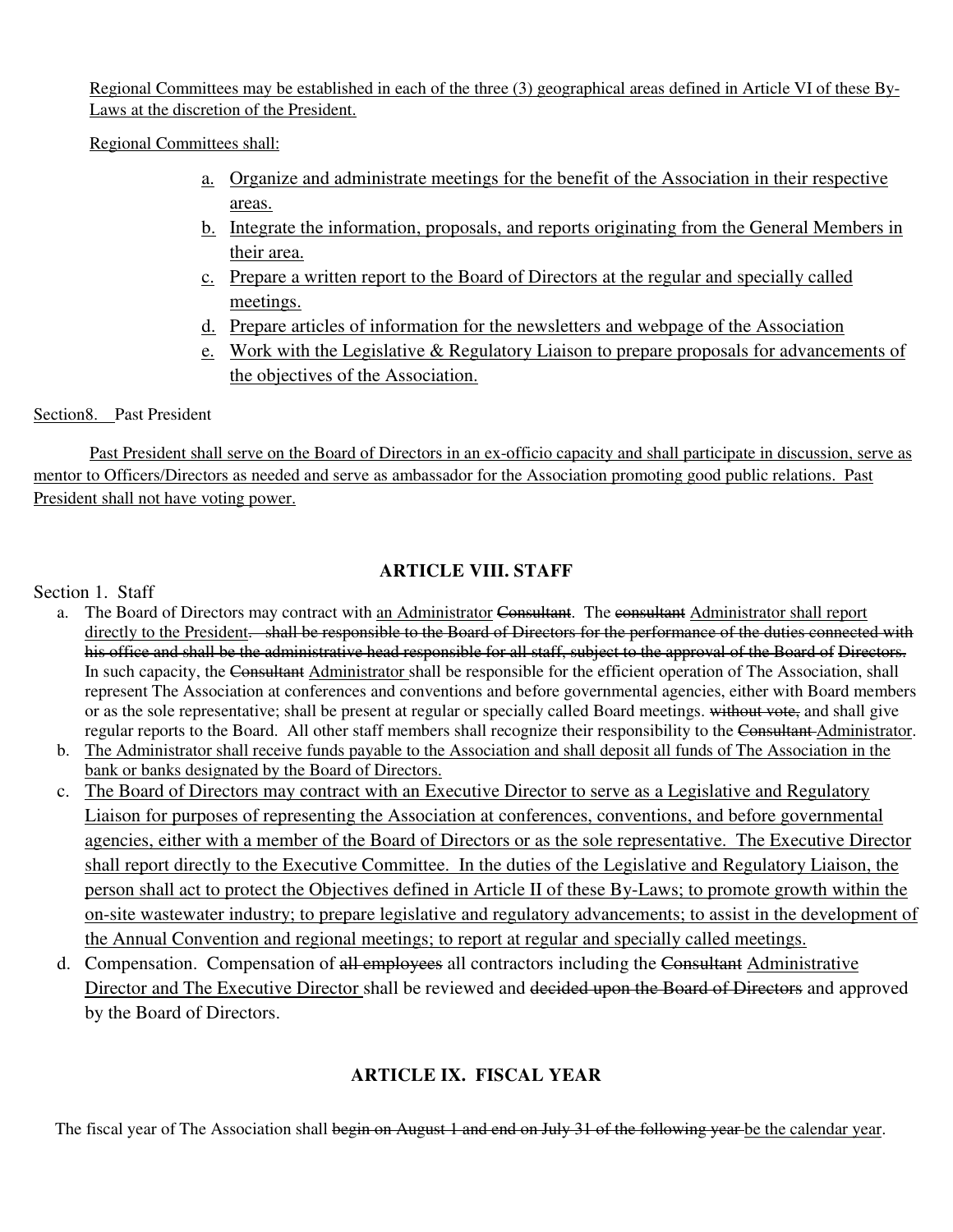#### **ARTICLE X. LIMMITATION OF EXPENDITURES, CONTRACTS AND OBLIGATIONS**

Section 1. Treasurer.

Any expenditure over \$5,000.00 for any non-budgeted item shall be approved by the Board of Directors.

#### **ARTICLE XI. DUES AND ASSESSMENTS**

Section 1. General Members, Associate Members, and Supplier Members

General members of The Association shall pay minimum dues of \$300.00 per year.

Section 2. Associate Members.

Associate members shall not pay less than \$100.00.

Section 3. Supplier Members.

Supplier members shall not pay less than \$300.00.

Section 2. Honorary Members.

Honorary members shall pay no dues, and honorary membership will be awarded to persons who assist the industry.

Section 5. Special Members.

The Board of Directors may create a special class of membership and set an annual fee as conditions arrive.

Section 6. Assessments.

 Assessments of general members shall be uniform. Taking into consideration of each member's degree of participation in the septic tank industry, contribution to the objects and purposes of the The Association, and such other matters and things as the Board of Directors shall deem proper.

Section 7. Amendment of Dues.

 Board of Directors shall review amounts assessed for membership on a bi-annual basis and shall make adjustments to the amounts based on current economic situations - dues structures. Board of Directors shall have the authority to change, either increasing or decreasing, the said assessment of dues at its sole discretion-structure.

Section 8. Membership Period.

Membership shall be effective from NCSTA annual conference to NCSTA annual conference.

Amended at Board of Directors and Annual Members Meeting September 15, 2017.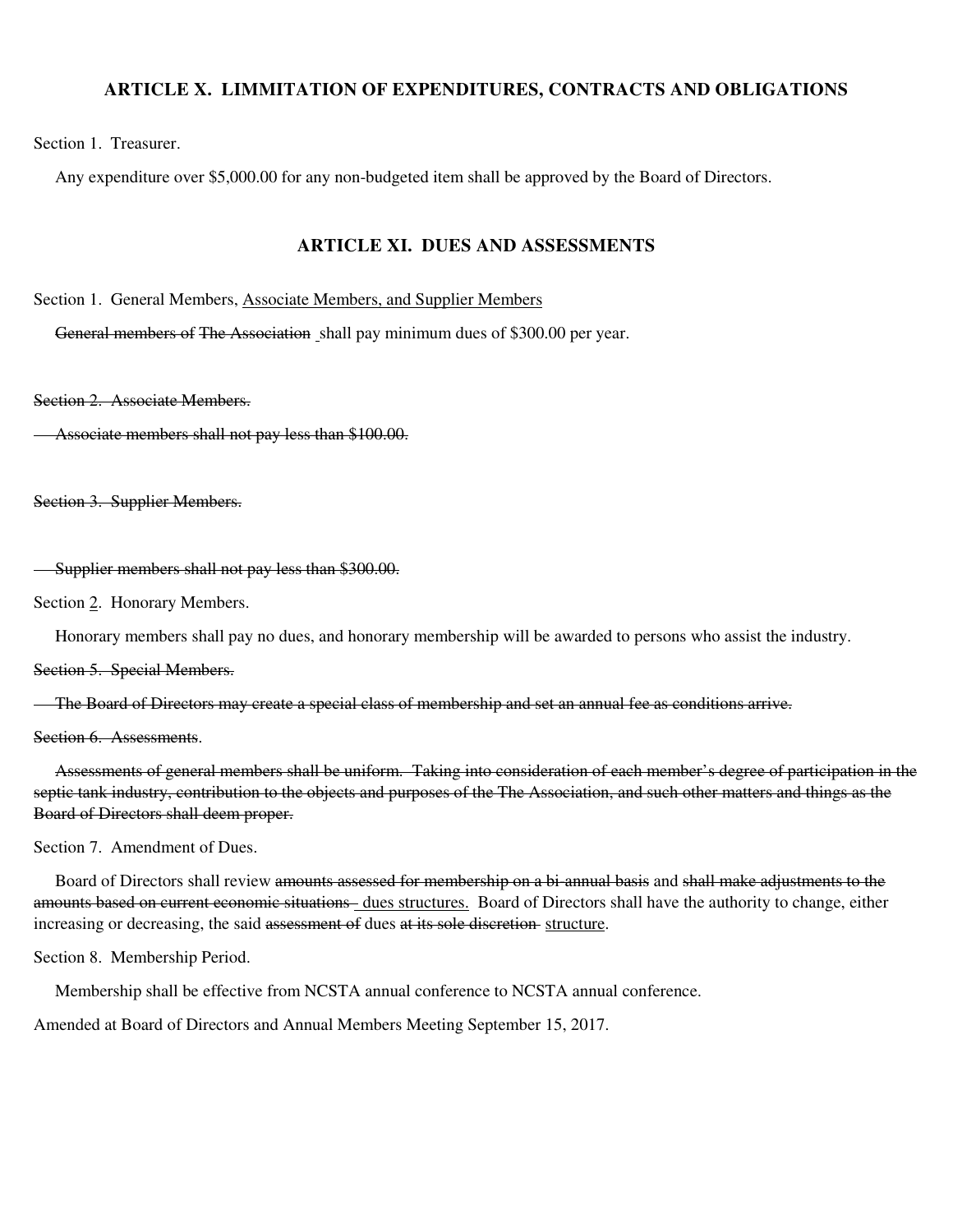# LOBBYIST REPORT SEPTEMBER 15, 2017

# DERRICKS AND CRANES

After a long time struggle, the NCSTA received word from Washington DC and OSHA that there had been a decision made on the requirement of certification for Monorail delivery trucks under the Derricks and Cranes rule. On June 30, Dean McKenzie, Director of Construction issued a memorandum that while OSHA recognizes that there are workplace hazards involved with this particular equipment, they intend to exercise their enforcement discretion by NOT citing employers for failing to achieve compliance with the crane standards. The Employers must continue to use the outriggers, etc. that are prescribed by the equipment manufacturer, must continue to train their employees on the equipment and qualify each operator to safe operation, and must continue to comply with all other OSHA rules. In light of this ruling, it would be in the best interest of the NCSTA to include the training provided by the NCDOL per general construction rules. This will be included in the 28<sup>th</sup> Annual Convention. This is not an exclusion to the Rules, but in light of the nature of the equipment still remaining under the Derricks and Cranes rules, the policy of the Feds is as good as we should hope for. Without a doubt, this is a huge win for the septic tank industry. THANKS TO ALL THE MEMBERS WHO PARTICIPATED WITH THIS EFFORT AND THE MEMBERS OF THE NORTH CAROLINA CONGRESSIONAL DELEGATION WHO CONTACTED OSHA ON OUR BEHALF.

# SALES TAX EXEMPTION FOR ALL DISPERSAL PRODUCTS

On July 20, 2017, House Bill 548 was signed by the Governor. The new law ends the sales tax exemption for Accepted Products and gives tax exemption to sales of ALL wastewater dispersal products listed by the Onsite Water Protection Branch. The list can be found on the website for the Onsite Water Protection Branch. The Seller is NOT responsible for obtaining forms from their customers, and only has to make reasonable substantiation that the product is, in fact, on the list. In certain cases, the Buyer does not have to attest that the products will even be used in a wastewater system. In most cases, things like chamber, polystyrene products, T &J, and wrapped Large Diameter Pipe are used almost always in septic tank systems, but there are a few products listed that may have varied uses. This Law was an effort by the NCSTA, Infiltrator Water Systems, and Crumpler Plastic Pipe to make the sales tax exemption equal for all wastewater dispersal products. The sales tax exemption is estimated to reduce the funds to the State of North Carolina by two million dollars (\$2,000,000) annually.

# SALES TAX ON WASTEWATER SYSTEM LABOR

During the last Session, Senate Bill 628 was passed that, once again, sought to clarify the sales tax on labor. While the wastewater industry is mentioned, it's the "interpretation" and "policy statements" by the NC Dept. of Revenue that are to be reckoned with. There are few changes in the actual wording of the law; there are attempts to clarify the law's impact and the scope of work that is taxed or not taxed. Like most other business lobbyists, we are constantly asking the "what if" questions. The NC Homebuilders Association, for example, is giving a special presentation at their Convention in October as it concerns their contractors and subcontractors. The latest Newsletter has a listing of septic tank activities that would be exempt and some that are taxable. Even as clear as we tried to make this scope of work comparison, some of the activities still lack clarity. This isn't specific to our industry. On Sept. 6, the DOR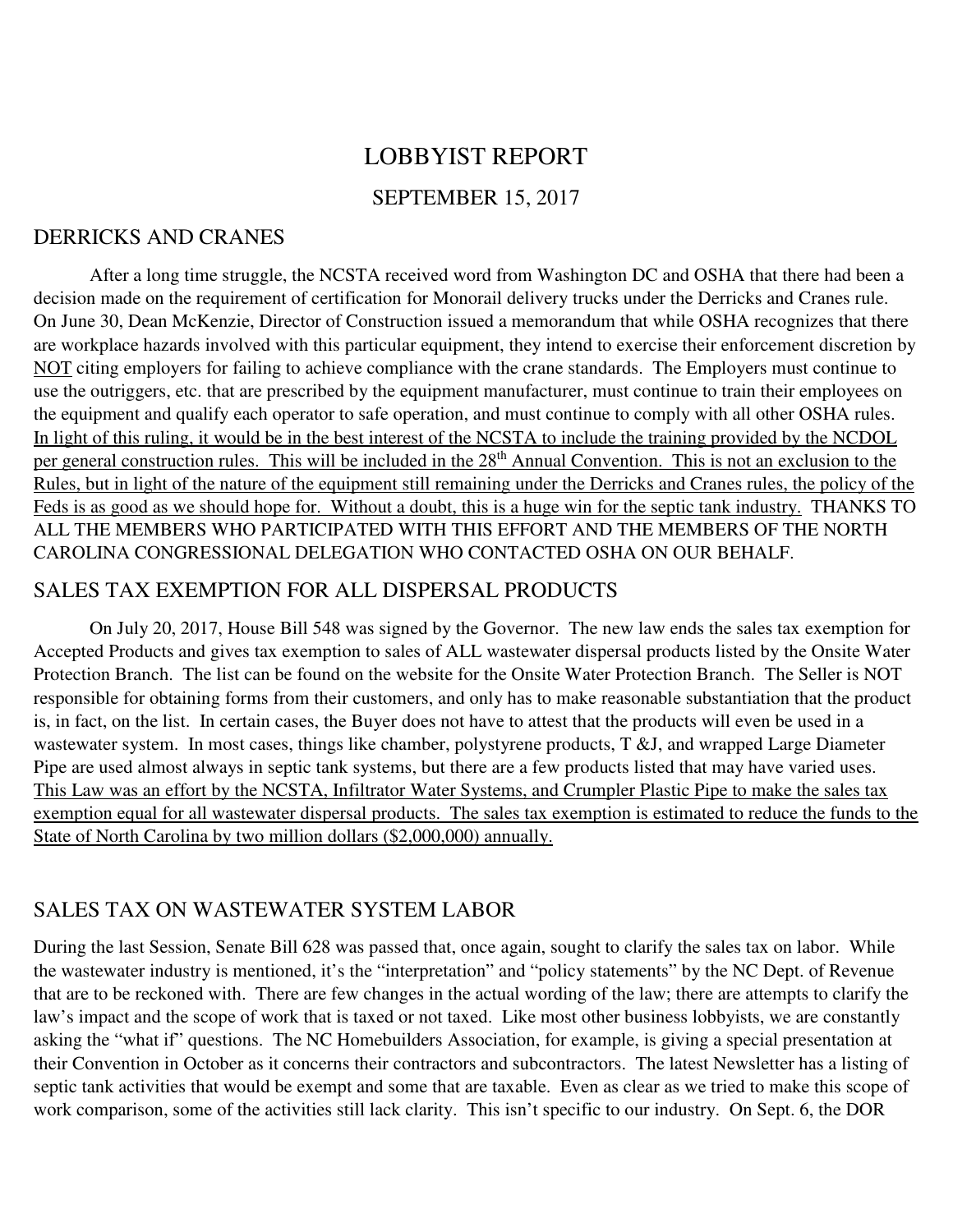issued another document that gives a Grace Period for persons that, in error, did not pay the appropriate tax. We are still trying to get written clarification for our cloudy issues.

# ATTEMPTS IN LEGISLATION

During the last Session, several issues arose that brought us into the legislative process. Some were very controversial and arose because of the tension between certain local health departments and the Onsite Water Protection Branch. These attempts were mostly removed from consideration, but should be on the record. Here's what was tried:

- Change definition of "Repair" where the activity did NOT include the replacement of a damaged distribution device. The OSWP fought against this, as well as certain LHDs.
- Issue the OP upon written release by the certified Installer that all the conditions of the CA have been met. The OSWP and others thought this was interfering with the authority of the LHD.
- Make the IP and CA conditions that were required by the LHD and installed by the Installer the determining factor for approval. Currently the LHD can deny the issuance of the OP if the next LHD agent says the permit shouldn't have been issued and insists on corrections at the Owner's expense. The OSWP and certain LHDs fought against this proposal, wanting to retain the ability to second-guess their own employees.
- The proposal was to give the LHDs the ability to use their own "historical experience" to provide flexibility in administration to the State rules. The OSWP and certain LHDs fought aggressively against this, saying it weakened State rules. In reality, there are only 3 counties with local rules, leaving the rest of the State to supposedly follow the State rules. Everyone knows that LHDs are already giving their own opinions and interpretations as they see fit. They just seem to not to want to make it official. Even when the proposal said the Department must find these modifications to be sufficient to safeguard public health. Interestingly, the rules allow the LHDs to use "Best Professional Judgement" when repairs have to be done to malfunctioning systems, but they refuse to offer "Best Professional Judgement" to new permits.
- The proposed legislation wanted the rules for evaluating soils types and establishing limitations to NOT be based solely on gallons per day. Some LHDs wanted this cap lifted, saying it was not a matter of hydraulics but of adequate space.
- Certain LHDs want to remove the requirement of the site having sufficient room for a 100% replacement system for sites of 480 gpd or less. This was proposed by a local health department along the coast, and while this is a burden to development, especially where land is high and sites are small, it has to be seen that sites in the Piedmont or the Mountains may need the replacement area. It is a safeguard for the homeowner, many of who abuse their systems and cause early malfunction.
- Legislation was put into action that would give a permit extension to sites with permits that had expired due to the Recession. This legislation said that permits written from January 1, 2000 to January 1, 2015 would be good until January 1, 2020 as they were originally permitted. The OSWP and certain LHDs fought against this but the language was removed and reinserted into a Bill that passed. The Governor vetoed the Bill, saying the LHD's should have the ability to "revisit wastewater permits." The General Assembly did not place this on the calendar for addressing this veto. The reasons given by the OSWP and LHDs were addressed in the legislation but the bottom line is that they wanted the ability to receive new application fees and to perhaps reevaluate the property in case errors were made in the first permit.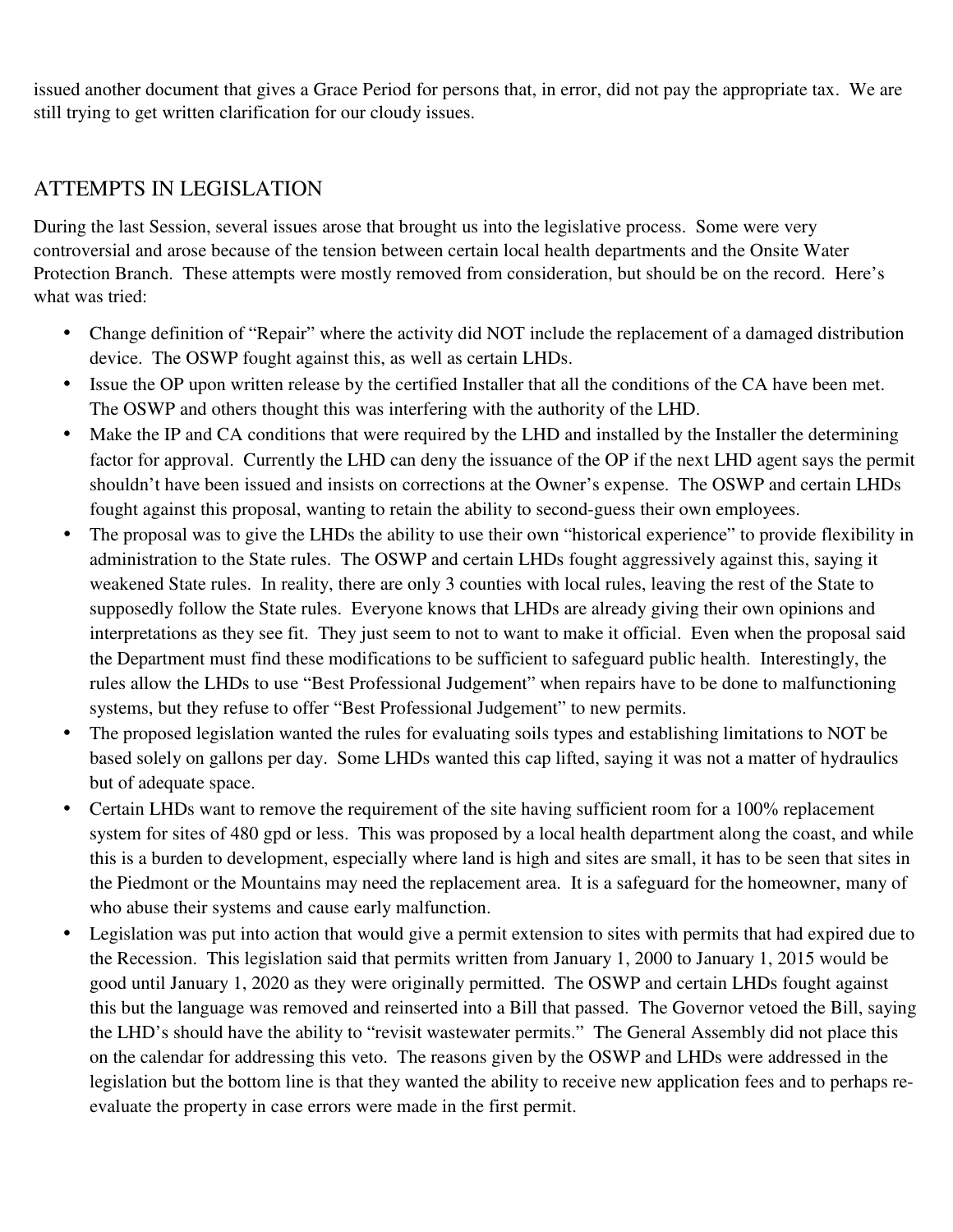Obviously, some of these and others will be brought up again. Once the final proposed Rules changes are in place (or not), we will have a clearer path of a legislative agenda.

# INSURANCE PROPOSAL

The NCSTA has been repeatedly asked by our members about the possibility of getting better deals on insurance. I met with a representative from Rakestraw Insurance, who had been recommended by members and other industry groups. They are preparing a presentation for the Board of Directors. If the Board chooses to receive this presentation and accept Rakestraw Insurance as our preferred provider (so to speak), the effective date would be January 1, 2018. As soon as the offer is prepared (they are farming the coverage out to multiple insurance companies), they will discuss the proposal with the Board of Directors. As a preferred provider of the NCSTA, the premium reimbursement back to the Association would be one percent (1%) of the total premiums. If the NCSTA membership has less than target Loss Ratio, there would be additional reimbursement. This would be an added benefit for being a member of the NCSTA and could provide greater membership. The reimbursement could be used for scholarships, legislative efforts, or anything else that is approved by the Board.

### LEGISLATIVE OPPORTUNITIES

Opening doors with elected officials is easy: (1) Know more about your industry than they do, (2) Know how to present what you want in the terms of how it would help their constituents, (3) be honest, protect your reputation, and (4) get the right ones elected. It takes money to get them elected and more importantly re-elected. All votes are important, but being in good with the leadership and Committee chairmen is really important. Right now, the General Assembly has a majority of Republicans in the House and Senate, but some of our biggest supporters are not coming back. The Senator that led the way for Sales Tax Exemption for all wastewater dispersal products has resigned, the House member that led the way on the Engineer Option Permit has resigned. Two other Senators have announced they will not file for re-election. Bottom line, we need to identify our friends and get to their fundraisers. It costs money to make this happen, but it works. Two Senators will have fundraisers soon: Senator Tom McInnis is having an event in Lexington at Claybreakers in September; Senator Brent Jackson will have a major event in Sampson County in October. McInnis is Chair of the Senate Transportation Committee; Jackson is the big Agriculture Senator and one of the Senate Budget Chairs. In the House, Rep. Dean Arp in Union County is also a structural engineer that is well positioned and knowledgeable. Obviously any contributions to House and Senate leadership would help them recognize our industry.

### MEMBERSHIP

 In light of everything that the NCSTA does for the wastewater industry in North Carolina, especially during the last two years, and the progress we can hopefully continue, we should begin a Membership drive immediately, starting with the remaining regional classes. We have as members most of the tank manufacturers and they have the ability to reach out to their customers in a relationship that promotes the NCSTA. The Value of membership should be emphasized and the Investment in a Trade Association to help their individual businesses profit must not be overlooked. With the numbers of small to medium size businesses in North Carolina, there should be over 1000 members in the NCSTA. Our \$300 a year membership is less than \$1 a day.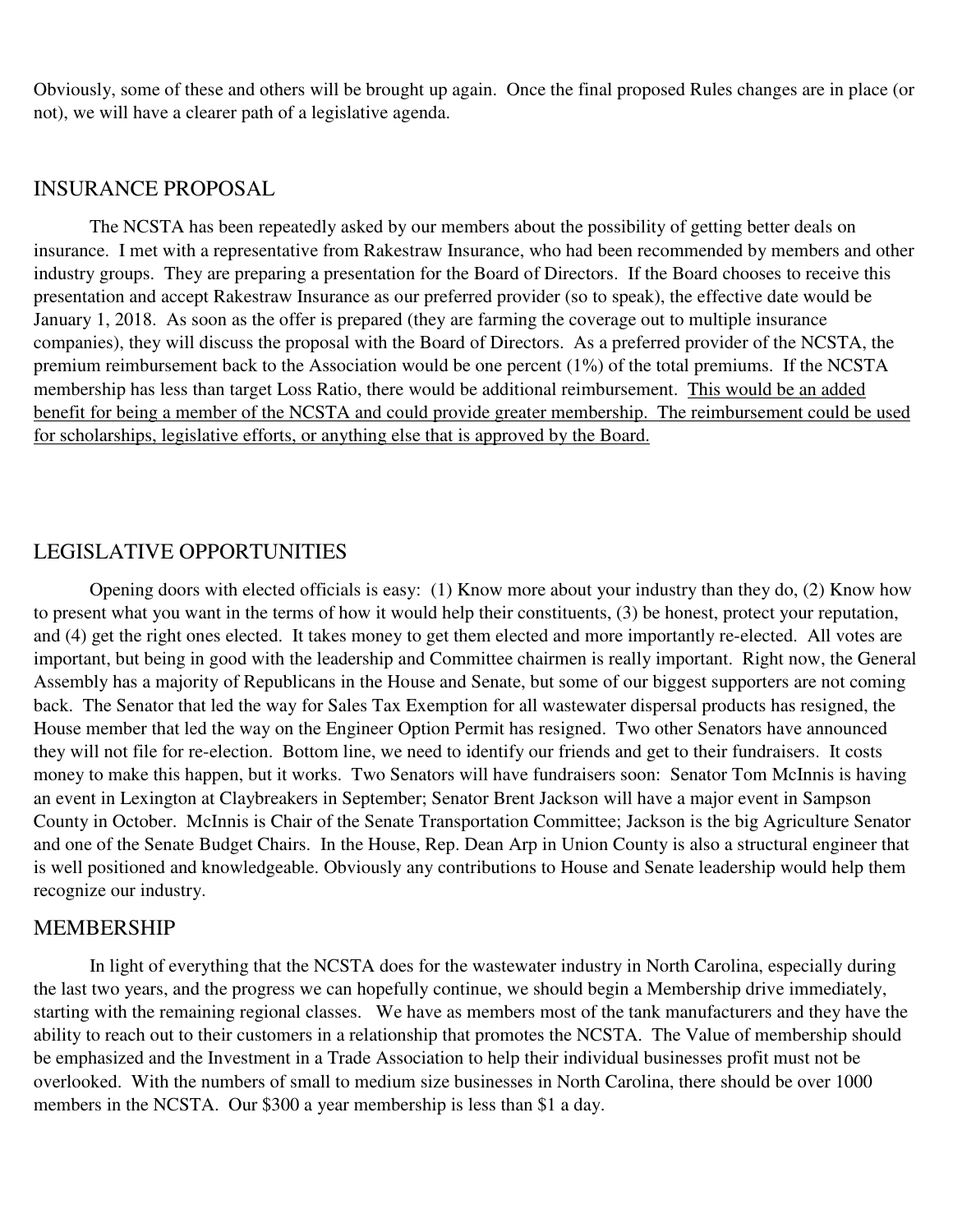# RULES PROPOSAL 15A NCAC 18E

Please see immediate comments. We have sent notices to our friends in the Soil Science and Engineering fields, as well as the Manufacturers of Treatment Products.

 At the last meeting of the Commission for Public Health, Nancy Deal and Tricia Angoli presented the Fiscal Note for the latest Draft of the proposed Rules. I had prepared and delivered to the Commission the concern that the industry had not seen the latest Draft and to ask the Commission to vote to accept the Fiscal Note without having the ability to inspect the document side-by-side with the text should be unacceptable. I was asked by Larry Michael, Nancy Deal's immediate superior, and John Barkley, attorney for the AG's office assigned to the Commission, to have a private discussion. Along with Nancy Deal, Tricia Angoli, Mr. Michael and Mr. Barkley, I was informed that the procedure was necessary to move forward with the proposed Rules essentially that the Fiscal Note had to be approved before the text could be put into the North Carolina Register. I still found that hard to believe, but agreed knowing that the timetable was going to start sometime and we had to move forward with this proposal. I agreed to let the Commission move forward and the Fiscal Note was voted on and accepted. The text was included in the Sept. 1 issuance from the NC Register.

There have been two "listening" meetings and one "real" public hearing set for these proposed Rules.

|               |                                                    | • Sept. 20 Pitt County Cooperative Extension Agricultural Auditorium, |                   |
|---------------|----------------------------------------------------|-----------------------------------------------------------------------|-------------------|
|               |                                                    | 403 Government Circle, Greenville, NC (Occupancy 190)(Listening)      |                   |
|               | • Oct. 2 Division of Public Health, Cardinal Room, |                                                                       | 5605 Six Forks    |
|               |                                                    | Rd., Raleigh, NC (Occupancy 70)(Public Hearing)                       |                   |
|               | • Oct. 4 AB Tech Asheville Ferguson Auditorium,    |                                                                       | 340 Victoria Rd., |
| Asheville, NC |                                                    | (Occupancy 400)(Listening)                                            |                   |

The immediate first-round concerns are mentioned in the attachment. I plan to be at all 3 meetings.

Written comments go to Chris Hoke, legal counsel for the Commission for Public Health, and may continue until Oct. 31, 2017.

Please refer to attachment 150B-21.3 for procedures for Letters of Objection and Legislative Review.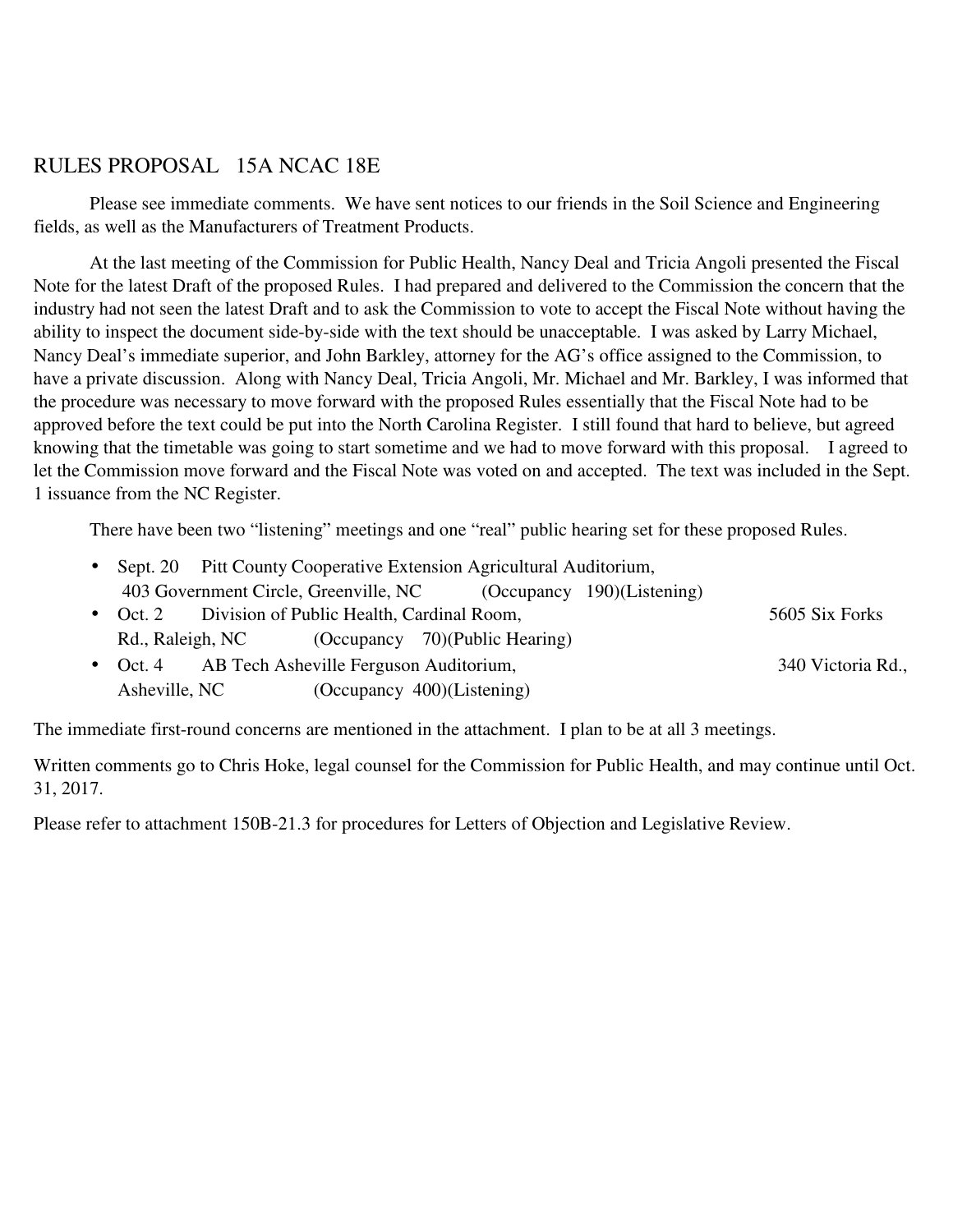#### **Proposed Rules to Replace 1900 Rules Comments, Suggestions and Objections**

### **COMMENT I:**

15A NCAC 18E .0105

Page 12 Line 20 (70) "Septic Tank" means a watertight covered receptacle designed for primary treatment of wastewater and constructed to:

- COMMENT: The septic tank was once defined more accurately as a watertight and structurally sound. This has disappeared for no apparent reason and should be added back into the definition.
- SUGGESTION: (70) "Septic tank" means a watertight, structurally sound, covered receptacle designed for primary treatment of wastewater and constructed to:

#### **COMMENT II:**

15ANCAC18E .0105

Page 13 Line 32 (86) "Third-party" means a person or body engaged in testing or evaluation that may be compensated for their work product that is independent of the parties for whom testing or evaluation is performed and does not otherwise benefit regardless of the outcome. The third-party person or body had knowledge of the subject area based upon relevant training and experience.

- COMMENT: The question of third parties and third party reports that are prepared to fulfill requirements of laws or rules have been constantly addressed. It's a fine line between independence and relationships that cloud the ability of the person to fulfill their obligation. IF the proposed Rules are installed into Permanent Rules of North Carolina, the Department should write into the Rules the ability to review the Third-Party Report and be informed of ALL the testing sampling and evaluations, not just the ones entered into the report.
- SUGGESTION: ADD TO END OF DEFINITION: The Department shall be notified of all sampling and test data within 30 days of the testing by the Third Party and shall review the Annual Report for compliance with existing rules. The Department may suspend an approval if testing or evaluation fails to meet minimum standards within these Rules until such time as subsequent reports are reviewed.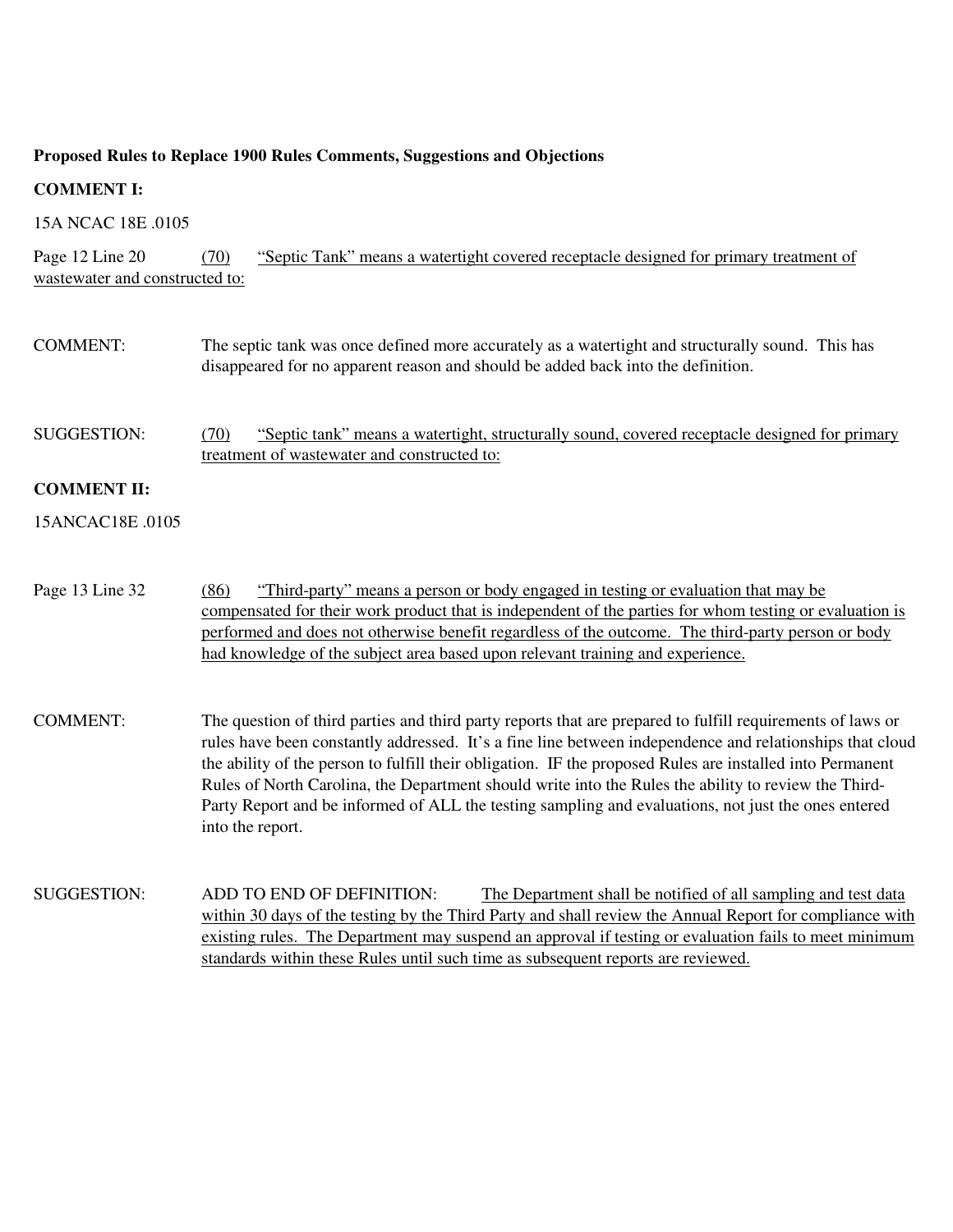#### **COMMENT III:**

15A NCAC 18E .0202

| Page 15 Line 3      | A complete application for an IP, CA or existing system authorization shall expire 12 months from<br>(c)<br>the date of application.                                                                                                                                                                                                                                                                                                                                                                                                                                  |
|---------------------|-----------------------------------------------------------------------------------------------------------------------------------------------------------------------------------------------------------------------------------------------------------------------------------------------------------------------------------------------------------------------------------------------------------------------------------------------------------------------------------------------------------------------------------------------------------------------|
| <b>COMMENT:</b>     | Unnecessary and burdensome: In proposal 15A NCAC 18E .0203 (a) Upon receipt of a complete<br>application for an IP, an authorized agent shall evaluate the site to determine whether the site is<br>suitable This correctly indicates that the LHD, upon receipt of a complete application will act on it<br>accordingly. The owner would not turn in a complete application unless they wanted action on it. And<br>if the LHD were not to be able to act on a complete application in a 12 month window, this should not<br>be cause for the application to expire. |
| <b>SUGGESTION:</b>  | Eliminate (c). Unnecessary. A complete Application should be acted upon by the local health<br>department.                                                                                                                                                                                                                                                                                                                                                                                                                                                            |
| <b>COMMENT IV:</b>  |                                                                                                                                                                                                                                                                                                                                                                                                                                                                                                                                                                       |
| 15A NCAC 18E . 0202 |                                                                                                                                                                                                                                                                                                                                                                                                                                                                                                                                                                       |
| Page 15 Line 37     | Eliminate in $(2)$ identification of the proposed use of a garbage disposal grinder pump or sewage pump,<br>and                                                                                                                                                                                                                                                                                                                                                                                                                                                       |
| <b>COMMENT:</b>     | This inclusion of a garbage disposal in the household is noted for action here and on Page 63 where the<br>proposal calls for an increase in the size of the septic tank. This potential increase in solids (which is a<br>matter of use of the garbage disposal) is a matter of increased maintenance more than it is increase size<br>capacity. This additional information is unnecessary.                                                                                                                                                                         |

#### AND ELSEWHERE

- Page 63 Line 8 Eliminate Table Column for additional tank volume with garbage disposal.
- COMMENT: This Column requires a substantial increase in septic tank capacity. There is a possibility of additional food solids going into the septic tank when a garbage disposal is added to the kitchen routine, but there will be little way for the LHD to verify the information and affect the proposed change. And the added food solids in the septic tank will result in increased maintenance, especially since there is a requirement of an effluent filter in all septic tanks.

#### **COMMENT V:**

#### 15A NCAC 18E 0204

- Page 18 Line 28 (j) Upon written request of the owner, revised CAs shall be issued for the sites where the CA is greater than five years old and current technology can be expected to improve the wastewater system performance.
- COMMENT: First, if the CA is greater than five years old, this site must have been applied for with a plat, which is good without expiration. If the owner does NOT request a re-evaluation of the site, regardless of the LHD information that there is current technology that can be expected to improve the wastewater system performance, is it within the authority of the LHD to withhold the OP if the installation follows the construction conditions of the existing CA? If the LHD can withhold the issuance of the OP because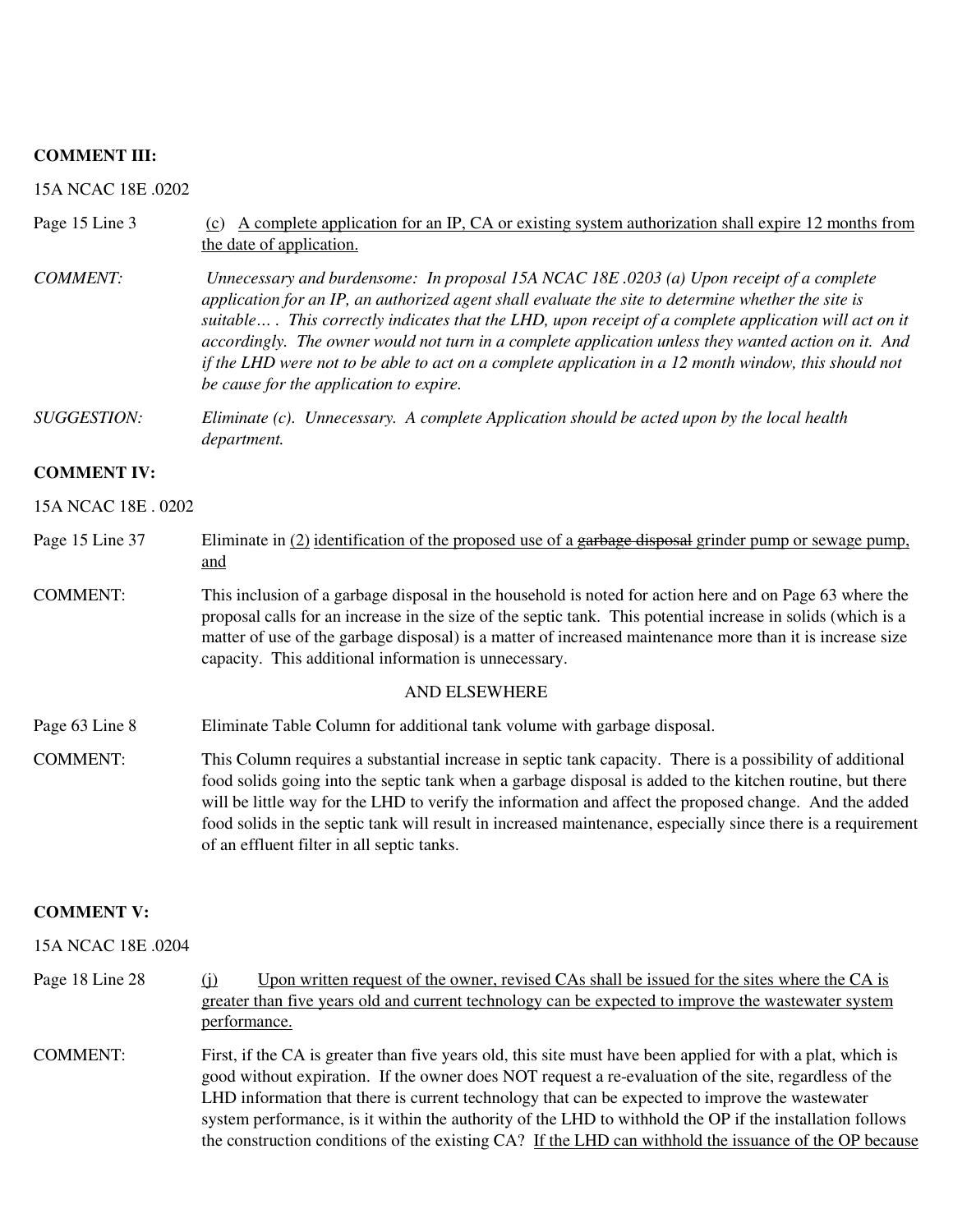there is, in their opinion, newer technology that can improve the system performance without regard to additional cost to the owner, then the permit with a plat (without expiration) isn't really without expiration.

*Suggestion: (j) Upon written request and acceptance of the owner, revised Cas shall be issued for the sites where the CA is greater than five years old and current technology can be expected to improve the wastewater system performance.* 

#### **COMMENT VI:**

15A NCAC 18E .0205

Page 19 Line 3 this Subchapter and any conditions of the IP, CA.

COMMENT: This is a continuing problem for the property owner. A much too recurring story across North Carolina is that the IP and CA is issued by an authorized agent, the system is installed per the conditions of the IP and CA, and then another authorized agent comes to the site and threatens to deny the OP unless changes are made, sometimes saying that the IP or CA should never have been issued. The Owner is forced to invest more money into the project or lose the project. While no person is expected to never make a mistake in the site evaluation, there should be remedies that are available to the Owner instead of (1) making the necessary corrections at their sole cost, (2) Request the arbitration by the regional specialist from the OWPB, or (3) hire a lawyer. All three options require additional costs to the owner, with no apparent responsibility on the part of the authorized agent. It may be as simple a solution as assignment of an authorized agent for all permit visits. There has been noted reasons by the OWPB that "errors may have been made" which is true.

*Solution: this Subchapter and any conditions of the IP and CA.* 

#### **COMMENT VII:**

15A NCAC 18E .0205

| Page 20 Line 2     | For a Type V or VI systems as specified in Table XXXI of Rule .1301 of this Subchapter, the<br>(h)<br>OP shall expire five years after being issued.                                                                                                                                                                                                                                                                                                                                                                                                                                                                                                                                                                                                                                          |
|--------------------|-----------------------------------------------------------------------------------------------------------------------------------------------------------------------------------------------------------------------------------------------------------------------------------------------------------------------------------------------------------------------------------------------------------------------------------------------------------------------------------------------------------------------------------------------------------------------------------------------------------------------------------------------------------------------------------------------------------------------------------------------------------------------------------------------|
| COMMENT:           | This is an unusual approach to verifying the performance of Type V and VI systems, or any treatment<br>systems that has been capitalized and providing wastewater service. Simply, what does five years have<br>are to have a frequent inspection and sampling program in place, and<br>to do with it? The systems<br>the local health departments should be receiving Operator reports and lab samples. So the verification<br>program should not have a finite date of expiration, instead the consistent and constant operator<br>program should give all the information needed to have ongoing performance. Is this a method of<br>funding for the local government? The legislation for Periodic Review and Elimination of Rules was<br>not passed to provide a method of raising fees. |
| <i>SUGGESTION:</i> | Eliminate (h) as it sets a finite expiration of the permit, whether the system is working or not. Instead,<br>make gure the gurrent Operator program, with the look health department and the Department requiring                                                                                                                                                                                                                                                                                                                                                                                                                                                                                                                                                                            |

make sure the current Operator program, with the local health department and the Department receiving the required reports and lab reports is supported.

### **COMMENT VIII:**

15A NCAC 18E .0205

Page 20 Line 10 (k) When an OP expires or is revoked a new application shall be required prior to evaluation for a new IP, CA, OP, or existing system authorization.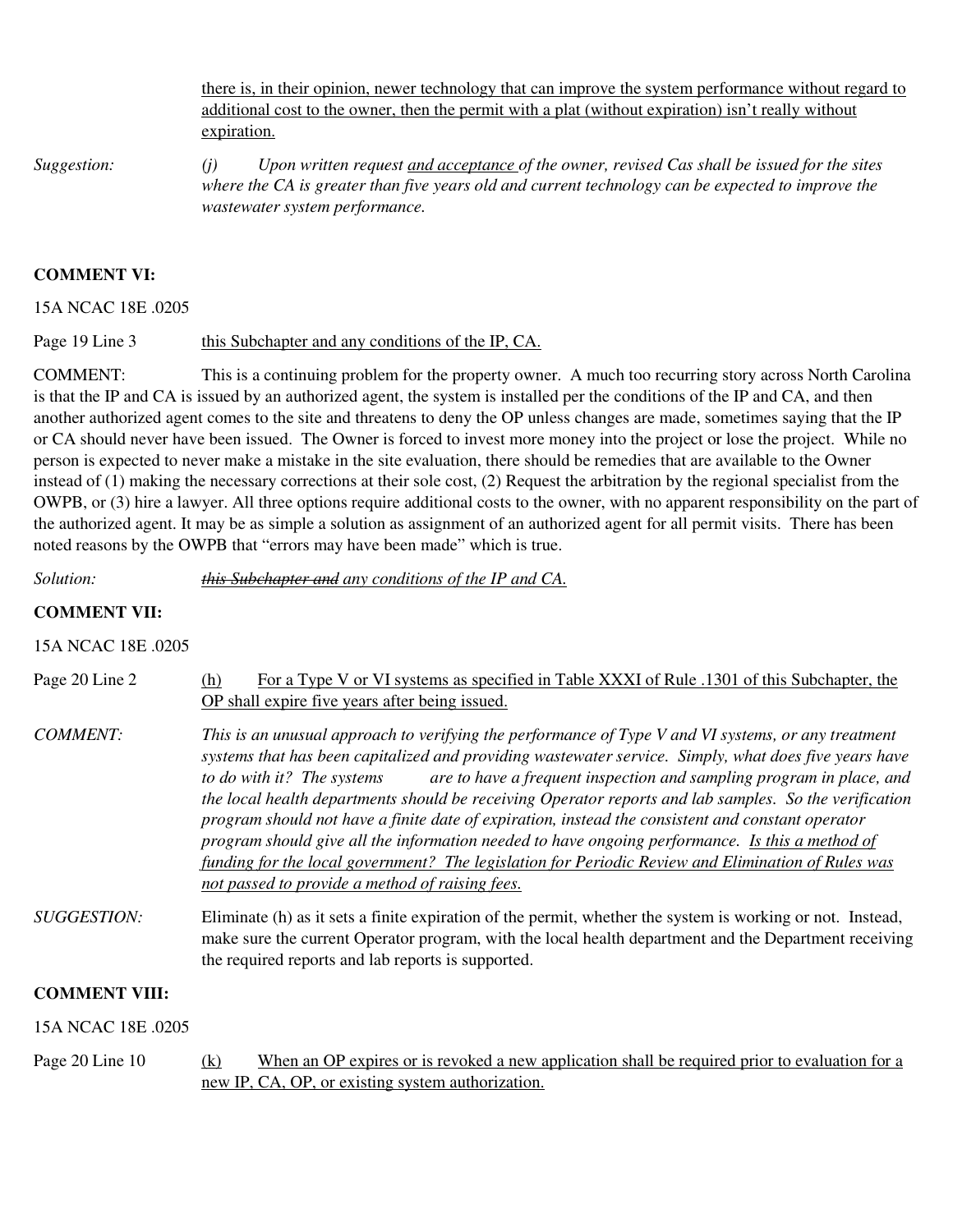| COMMENT:             | This appears to refer to Page 20 Line 2 where Type V and VI systems would expire in five years. As<br>suggested above, if the system is functioning in compliance with the permit, why should the system<br>permit expire. |
|----------------------|----------------------------------------------------------------------------------------------------------------------------------------------------------------------------------------------------------------------------|
| <i>SUGGESTION:</i>   | Eliminate (h). The system should not have an expiration date, and a system that is revoked due to non-<br>compliance, then the site would have to have a new permit anyway, as noted in other parts of this<br>Subchapter. |
| <b>COMMENT IX:</b>   |                                                                                                                                                                                                                            |
| 15A NCAC 18E 0207    |                                                                                                                                                                                                                            |
| Page 22 Line $30(1)$ | The LHD is responsible for the following activities related to the EOP system:                                                                                                                                             |

*COMMENT: The responsibilities listed for the LHD does not appear to have attendance at the Post-Construction Meeting.* 

*SUGGESTION: Verify that this attendance is continued to be required by Rule.* 

#### **COMMENT X:**

15A NCAC 18E .0401

Page 32 Line 3 (h) HVAC machine or ice machine condensate, gutter or sump pump discharge, or similar incidental flows shall not discharge to the wastewater system.

COMMENT: The specific items mentioned should include the machine that maybe impacts the wastewater system the most, the back flush from the water softener.

*SUGGESTION: ADD:* water treatment system back flush line.

#### **COMMENT XI:**

15A NCAC 18E .0601

| Page 54 Line 1 (a)  | Every was tewater system shall be located the minimum set backs from the site features<br>specified in Table IX.                                                                                                                                                                                                                                                                                                                                                            |  |  |  |
|---------------------|-----------------------------------------------------------------------------------------------------------------------------------------------------------------------------------------------------------------------------------------------------------------------------------------------------------------------------------------------------------------------------------------------------------------------------------------------------------------------------|--|--|--|
| <b>COMMENT:</b>     | While most of these site features are to be expected at the site prior to the IP or CA being designed and<br>sited on the property, why is the wastewater system to respect the location of things like the well<br>location or the location of a geothermal system? Most logic would indicate that the site should be<br>placing the location of the wastewater system as the priority and then the well and geothermal system<br>meet a setback to the wastewater system. |  |  |  |
| <i>SUGGESTION:</i>  | Re-examine the site features in Table XI and make sure the proper order of locating water/wastewater<br>features is met. Since the owner is not to infringe on the repair area, this would extend to the repair<br>area as well.                                                                                                                                                                                                                                            |  |  |  |
| <b>COMMENT XII:</b> |                                                                                                                                                                                                                                                                                                                                                                                                                                                                             |  |  |  |
| 15A NCAC 18E .0801  |                                                                                                                                                                                                                                                                                                                                                                                                                                                                             |  |  |  |
| Page 63 Line 8      | <b>TABLE XIII</b>                                                                                                                                                                                                                                                                                                                                                                                                                                                           |  |  |  |
| <b>COMMENT:</b>     | This table for septic tank sizing includes a column for the required increase in septic tank size when the<br>site includes a garbage disposal. This is an unfounded expense to the homeowner. As stated in the                                                                                                                                                                                                                                                             |  |  |  |

*comments from page 15 Line 37, the issue is more of maintenance than septic tank sizing. The*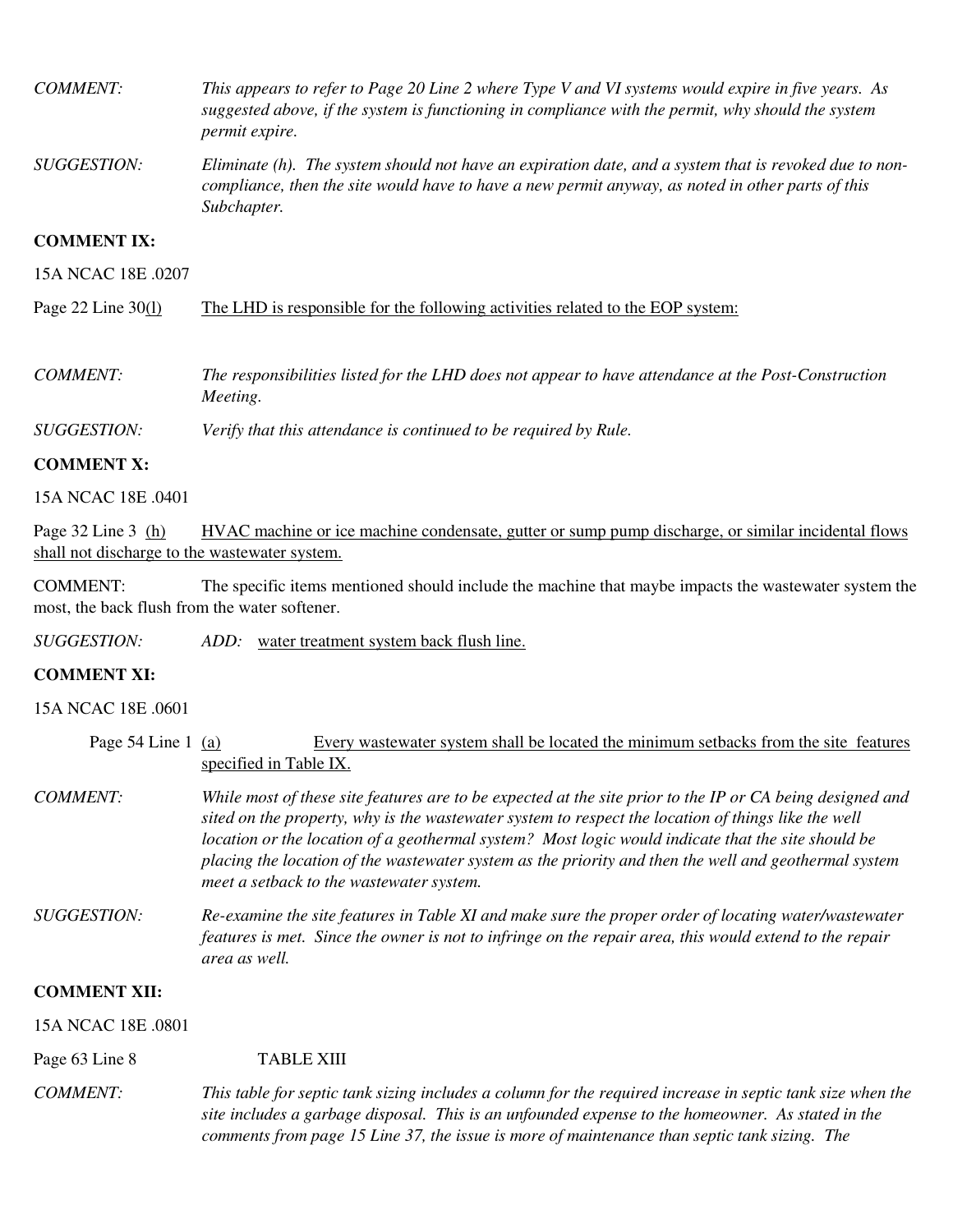|                      | Department cannot verify the amount of use of the garbage disposal. As a maintenance issue, the owner<br>would be liable for the amount of use, if any, in the household.                                                                                                                                                                                                                                                                                                                                                                                                                                                                                                                                                                                                                                                                                                                                                                                                                                                                                                                                                                                                                                                                                                                                                                                                                         |  |  |
|----------------------|---------------------------------------------------------------------------------------------------------------------------------------------------------------------------------------------------------------------------------------------------------------------------------------------------------------------------------------------------------------------------------------------------------------------------------------------------------------------------------------------------------------------------------------------------------------------------------------------------------------------------------------------------------------------------------------------------------------------------------------------------------------------------------------------------------------------------------------------------------------------------------------------------------------------------------------------------------------------------------------------------------------------------------------------------------------------------------------------------------------------------------------------------------------------------------------------------------------------------------------------------------------------------------------------------------------------------------------------------------------------------------------------------|--|--|
| <b>SUGGESTION</b>    | Eliminate the column for increase size for garbage disposals.                                                                                                                                                                                                                                                                                                                                                                                                                                                                                                                                                                                                                                                                                                                                                                                                                                                                                                                                                                                                                                                                                                                                                                                                                                                                                                                                     |  |  |
| <b>COMMENT XIII:</b> |                                                                                                                                                                                                                                                                                                                                                                                                                                                                                                                                                                                                                                                                                                                                                                                                                                                                                                                                                                                                                                                                                                                                                                                                                                                                                                                                                                                                   |  |  |
| 15A NCAC 18E .0802   |                                                                                                                                                                                                                                                                                                                                                                                                                                                                                                                                                                                                                                                                                                                                                                                                                                                                                                                                                                                                                                                                                                                                                                                                                                                                                                                                                                                                   |  |  |
| Page 64 Line 21      | Equal to two-thirds of the septic tank capacity in Groups I, II, or III soils; or<br>(2)                                                                                                                                                                                                                                                                                                                                                                                                                                                                                                                                                                                                                                                                                                                                                                                                                                                                                                                                                                                                                                                                                                                                                                                                                                                                                                          |  |  |
| <b>COMMENT:</b>      | This is a new sizing formula and creates some confusion. How does this apply to the<br>configuration necessary for the items in $(3)$ .                                                                                                                                                                                                                                                                                                                                                                                                                                                                                                                                                                                                                                                                                                                                                                                                                                                                                                                                                                                                                                                                                                                                                                                                                                                           |  |  |
| <b>SUGGESTION:</b>   | Eliminate (2).                                                                                                                                                                                                                                                                                                                                                                                                                                                                                                                                                                                                                                                                                                                                                                                                                                                                                                                                                                                                                                                                                                                                                                                                                                                                                                                                                                                    |  |  |
| <b>COMMENT XIV:</b>  |                                                                                                                                                                                                                                                                                                                                                                                                                                                                                                                                                                                                                                                                                                                                                                                                                                                                                                                                                                                                                                                                                                                                                                                                                                                                                                                                                                                                   |  |  |
| 15A NCAC 188E .0805  |                                                                                                                                                                                                                                                                                                                                                                                                                                                                                                                                                                                                                                                                                                                                                                                                                                                                                                                                                                                                                                                                                                                                                                                                                                                                                                                                                                                                   |  |  |
|                      | Page 67 Line 1415A NCAC 18E.0805 TANK STRUCTURAL INTEGRITY & LEAK-TESTING REQUIREMENTS                                                                                                                                                                                                                                                                                                                                                                                                                                                                                                                                                                                                                                                                                                                                                                                                                                                                                                                                                                                                                                                                                                                                                                                                                                                                                                            |  |  |
| <b>COMMENTS:</b>     | On (a) the Quality Control Program proposed to be required by the Department develops the<br>ability to select a QA verification by material of manufacture, not as a method of<br>performance to be equally applied to ALL tanks. This has been one of the basic requirements<br>for the North Carolina Septic Tank Association in approaching the Periodic Review and<br><b>Elimination of Rules. Specifically:</b>                                                                                                                                                                                                                                                                                                                                                                                                                                                                                                                                                                                                                                                                                                                                                                                                                                                                                                                                                                             |  |  |
| Page 67 Line 14      | (a) Ten percent of all tanks installed in each county shall be tested for structural integrity on the<br>job site or at the tank yard using a method approved by the State for the specific material used<br>construction.                                                                                                                                                                                                                                                                                                                                                                                                                                                                                                                                                                                                                                                                                                                                                                                                                                                                                                                                                                                                                                                                                                                                                                        |  |  |
| <b>COMMENTS:</b>     | This deliberately establishes separate methods of Quality Assurance for the type of materials<br>used in manufacture. And in the case of $(1)$ creates a system most likely to be used by North<br>Carolina manufacturers using precast concrete, where 10% of the tanks in every county shall<br>be tested for structural integrity. Under this language, does $10\%$ mean that the $1^{st}$ tank or the<br>$10th$ tank delivered to the county meets the requirement? And this is the only QA program listed<br>that would be able to be verified by an authorized agent of the Department. A proposed third-<br>party QA program may be the most appropriate for a manufacturer of tanks marketing in many<br>locations across the United States and the most cost-effective. However, it would still be<br>impossible for this to be considered equal to 10% in every county of North Carolina. The<br>Department continues to offer instruction to their authorized agents on how to verify structural<br>integrity for precast concrete tank, while the Department personnel has maintained that neither<br>the local government nor the Department has the expertise or the equipment to verify the<br>structural integrity of the thermoplastic or fiberglass tanks. The bottom line is that the<br>Department acknowledges to its authorized agents to only test precast concrete tanks. |  |  |
| <b>SUGGESTIONS:</b>  | While increasing the quality program for tank manufacturers could actually be a good thing for<br>the industry, the Department has not only failed to propose a program that produces equal<br>performance; they seem to have proposed a scenario that purposely offers a verification<br>program that will only affect tank manufacturers within North Carolina whose tanks are<br>manufactured with concrete. THE SUGGESTION IS TO ELIMINATE ALL OF (a).                                                                                                                                                                                                                                                                                                                                                                                                                                                                                                                                                                                                                                                                                                                                                                                                                                                                                                                                        |  |  |

### **COMMENT XV:**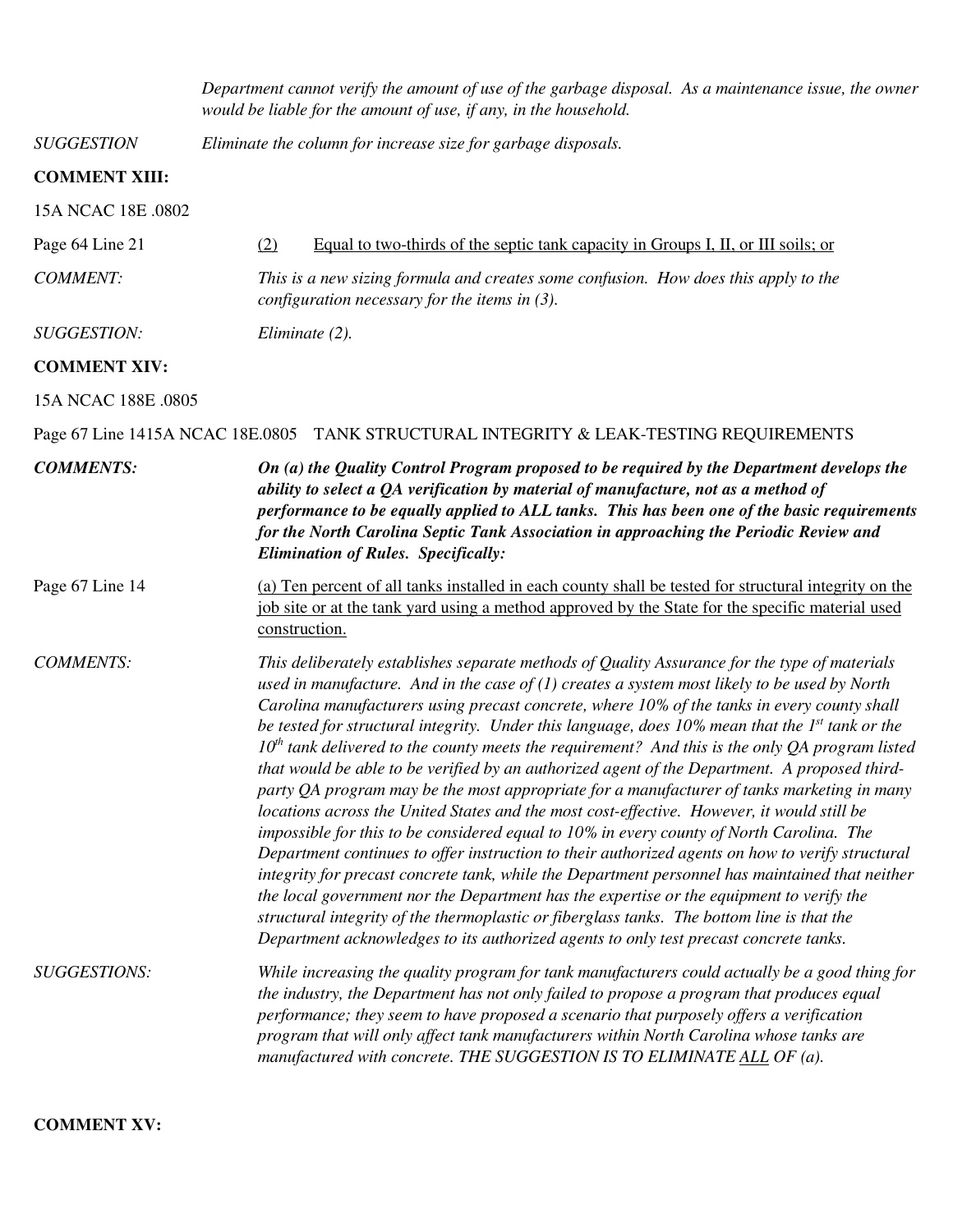### 15A NCAC 18E .0805

| Page 67 Line 34     | Allow the tank to sit for 24 hours if the tank is made of materials that absorb water<br>(B)<br>(such as concrete) and refill to the tank outlet.                                                                                                                                                                                                                                                                                                                                                                                                                                                                                                                                                                                                                       |
|---------------------|-------------------------------------------------------------------------------------------------------------------------------------------------------------------------------------------------------------------------------------------------------------------------------------------------------------------------------------------------------------------------------------------------------------------------------------------------------------------------------------------------------------------------------------------------------------------------------------------------------------------------------------------------------------------------------------------------------------------------------------------------------------------------|
| <b>COMMENT:</b>     | This language is unnecessary and burdensome to the specific material mentioned (concrete)<br>and purposely omits the knowledge that active leaks (VISIBLE FLOWING AS DESCRIBED IN<br>(E) OF THIS SUBSECTION) will immediately be noticed by the authorized agent. Most likely,<br>the Department has allowed that proposed rule to be written by tank manufacturers other than<br>concrete manufacturers. This language is new for the proposals and was not noted in past<br>Drafts or discussions with tank manufacturers or in the comments sent by stakeholders in past<br>comment period.                                                                                                                                                                          |
| <b>SUGGESTION:</b>  | ELIMINATE (B).                                                                                                                                                                                                                                                                                                                                                                                                                                                                                                                                                                                                                                                                                                                                                          |
| <b>COMMENT XVI:</b> |                                                                                                                                                                                                                                                                                                                                                                                                                                                                                                                                                                                                                                                                                                                                                                         |
| 15A NCAC 18E .0805  |                                                                                                                                                                                                                                                                                                                                                                                                                                                                                                                                                                                                                                                                                                                                                                         |
| Page 68 Line 8      | 2.5 inches of mercury.                                                                                                                                                                                                                                                                                                                                                                                                                                                                                                                                                                                                                                                                                                                                                  |
| <b>COMMENT:</b>     | If a tank is to be test for structural integrity, it should be verified that the initial approval for the<br>tank is being followed. This is NOT 2.5 inches which amounts to only an approximate 144<br>pounds per square foot, not the required 300 pounds per square foot. This proposal is NOT a<br>verification for structural integrity and the Department should be questioned as to where this<br>proposal originated from, certainly not a qualified engineer.                                                                                                                                                                                                                                                                                                  |
| <b>SUGGESTION:</b>  | 2.5 five inches of mercury for two minutes.                                                                                                                                                                                                                                                                                                                                                                                                                                                                                                                                                                                                                                                                                                                             |
|                     | The rules of 300 pounds per square foot in addition to all loads to which an underground tank is<br>normally subjected, as noted in this proposal in 15A NCAC 18E .1403, has been the historical<br>standard. Five inches of mercury for two minutes is the closest rate of vacuum pressure to<br>achieve this. Per our figures, four inches of mercury equals 288 psf, five inches of mercury<br>equals 360 psf. So if the historic structural verification standard is 300 psf, in addition to all<br>other loads to which an underground tank is normally subjected, then the five inches of mercury<br>for two minutes should be the standard. AGAIN, WHERE DID THIS PROPOSAL<br>ORIGINATE FROM AND WHY DOES THE DEPARTMENT CONSIDER THIS A<br>STRUCTURAL STANDARD? |

### **COMMENT XVII:**

| 15A NCAC 18E .1103 |                                                                                                                                                                                                                                                                                                                                                                                                                                                 |
|--------------------|-------------------------------------------------------------------------------------------------------------------------------------------------------------------------------------------------------------------------------------------------------------------------------------------------------------------------------------------------------------------------------------------------------------------------------------------------|
| Page 93 Line 36    | The control panel shall be mounted 36 inches above finished grade, within 50 yards of<br>(d)<br>and in direct view of the pump tank. The control panel shall always be accessible.                                                                                                                                                                                                                                                              |
| COMMENT:           | The increase in height from 12 inches above finished grade to 36 inches above finished grade<br>will be easier for the Operator, which is semi-annually for most systems, just a few hours each<br>year. This proposal means the homeowner is faced with the obstruction 24/7/365 and will not<br>be accepted by the majority of the homeowners. The added distance of the control panel to the<br>pump tank is unnecessary, just say adjacent. |
| SUGGESTION:        | The control panel shall be mounted 36-12 inches above finished grade, within 50 yard<br>(d)<br>of and in direct view of the pump tank. and adjacent to the pump tank.                                                                                                                                                                                                                                                                           |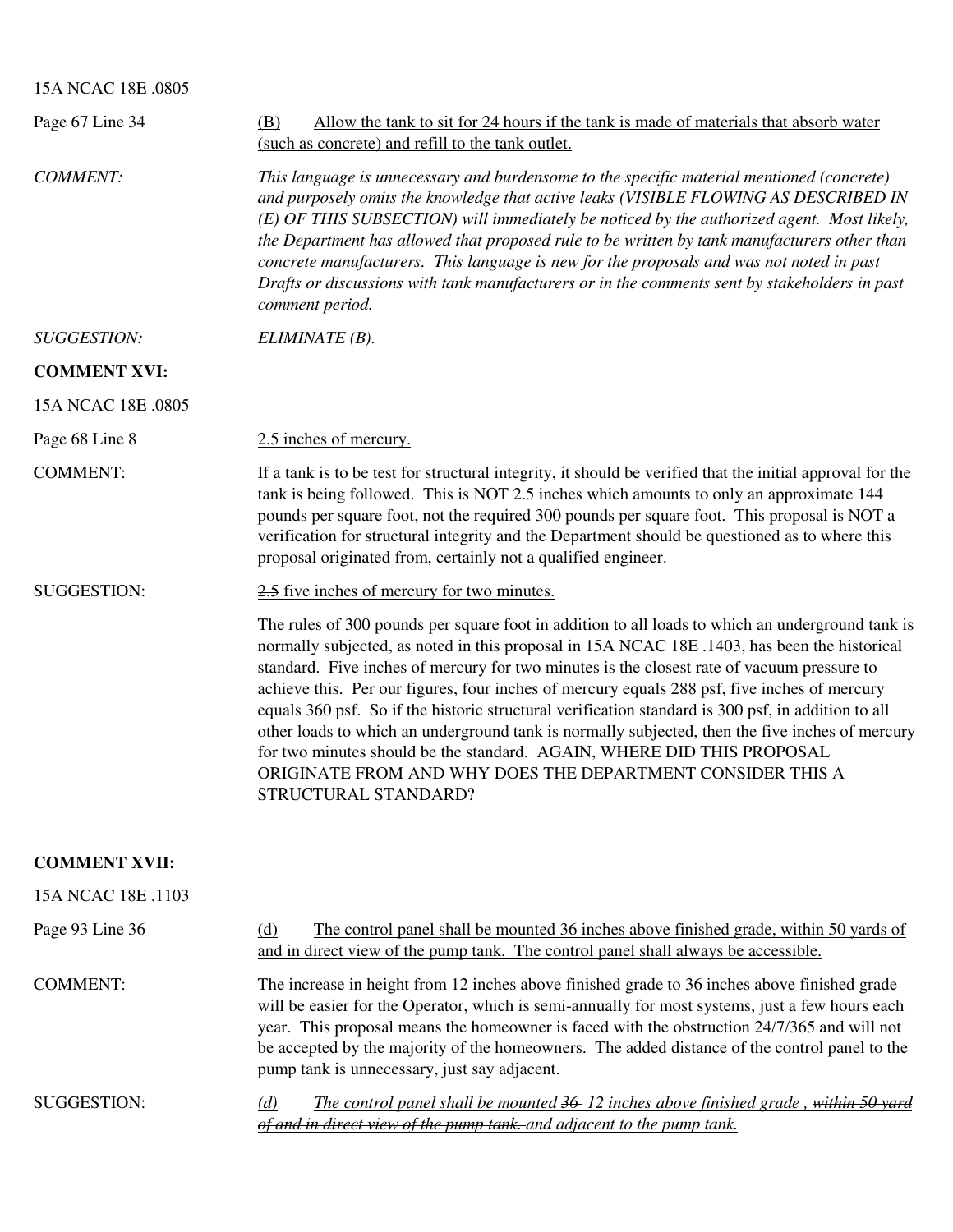# **COMMENT XVIII:**

| 15A NCAC 18E .1103  |          |                                                                                                                                                                                                                                                                                                                                                                                                                                                                                                                                                                                                      |
|---------------------|----------|------------------------------------------------------------------------------------------------------------------------------------------------------------------------------------------------------------------------------------------------------------------------------------------------------------------------------------------------------------------------------------------------------------------------------------------------------------------------------------------------------------------------------------------------------------------------------------------------------|
| Page 94 Line 14     | (1)      | 18 inches of effluent shall be maintained in the bottom of the pump tank.                                                                                                                                                                                                                                                                                                                                                                                                                                                                                                                            |
| <b>COMMENT:</b>     |          | Where does 18 inches come from? The subsequent requirements give the actual depth of the pump tank<br>for the sake of the pump. His language says 18 inches, not a minimum of 18 inches or anything that<br>would differentiate between the pump design.                                                                                                                                                                                                                                                                                                                                             |
| <b>SUGGESTION:</b>  | (1)      | <b>18.4</b> minimum of 12 inches of effluent shall be maintained in the bottom of the pump tank.                                                                                                                                                                                                                                                                                                                                                                                                                                                                                                     |
| <b>COMMENT XIX:</b> |          |                                                                                                                                                                                                                                                                                                                                                                                                                                                                                                                                                                                                      |
| 15A NCAC 18E .0901  |          |                                                                                                                                                                                                                                                                                                                                                                                                                                                                                                                                                                                                      |
| Page 72 Line 16(13) |          | appropriate site-specific vegetation shall be established over the wastewater system and repair area.                                                                                                                                                                                                                                                                                                                                                                                                                                                                                                |
| <b>COMMENT:</b>     |          | This is not a responsibility of the installer, but the Owner's. This sub-section is under<br>Installation Criteria.                                                                                                                                                                                                                                                                                                                                                                                                                                                                                  |
| <b>SUGGESTION:</b>  |          | Eliminate (13) and if necessary place it under Owner Responsibility.                                                                                                                                                                                                                                                                                                                                                                                                                                                                                                                                 |
| <b>COMMENT XX:</b>  |          |                                                                                                                                                                                                                                                                                                                                                                                                                                                                                                                                                                                                      |
| 15A NCAC 18E .0902  |          |                                                                                                                                                                                                                                                                                                                                                                                                                                                                                                                                                                                                      |
| Page 73 Line 6      | (5)      | aggregate shall be accompanied by a bill of lading labeled as drainfield aggregates<br>which certifies that the aggregate meets the requirements of this Rule. The installer shall<br>provide a copy of the bill of lading as documentation of the type and quantity of aggregates<br>installed.                                                                                                                                                                                                                                                                                                     |
| <b>COMMENTS:</b>    |          | This is unnecessary and burdensome and proves nothing. This is another attempt by<br>manufacturers of other dispersal products to add hurdles to the installer choosing to use rock<br>and pipe. In fact, installers order natural aggregates by tonnage, and the tonnage is dependent<br>on the specific gravity of the aggregate from the specific quarry. So, the amount of square<br>footage needed in the drainfields cannot be accurately related to tonnage.                                                                                                                                  |
| SUGGESTION:         |          | Eliminate (5). It is not worthy of even being in the proposed Draft, however its very inclusion<br>in the Department's proposal is another indication that the Department is allowing certain<br>product manufacturers to influence decisions.                                                                                                                                                                                                                                                                                                                                                       |
| <b>COMMENT XXI:</b> |          |                                                                                                                                                                                                                                                                                                                                                                                                                                                                                                                                                                                                      |
| 15A NCAC 18E .1401  |          |                                                                                                                                                                                                                                                                                                                                                                                                                                                                                                                                                                                                      |
| Page 121 Line 21    | $\Omega$ | structural testing of a tank to a vacuum of four inches of mercury for five minutes                                                                                                                                                                                                                                                                                                                                                                                                                                                                                                                  |
| <b>COMMENT:</b>     |          | Structural testing of 300 psf in addition to all other loads that an underground structure may be<br>subject to (in plain English greater than 300 psf) would be five inches of mercury, not four.<br>This has been the standard set by the Department for over a decade. It is apparent that a<br>thermoplastic tank manufacturer has commented (during the stakeholder comment period) that<br>they were "concerned with the safety of their employees if they were required to test their tanks<br>to five inches of mercury" and more interesting, that their literature used for their approval |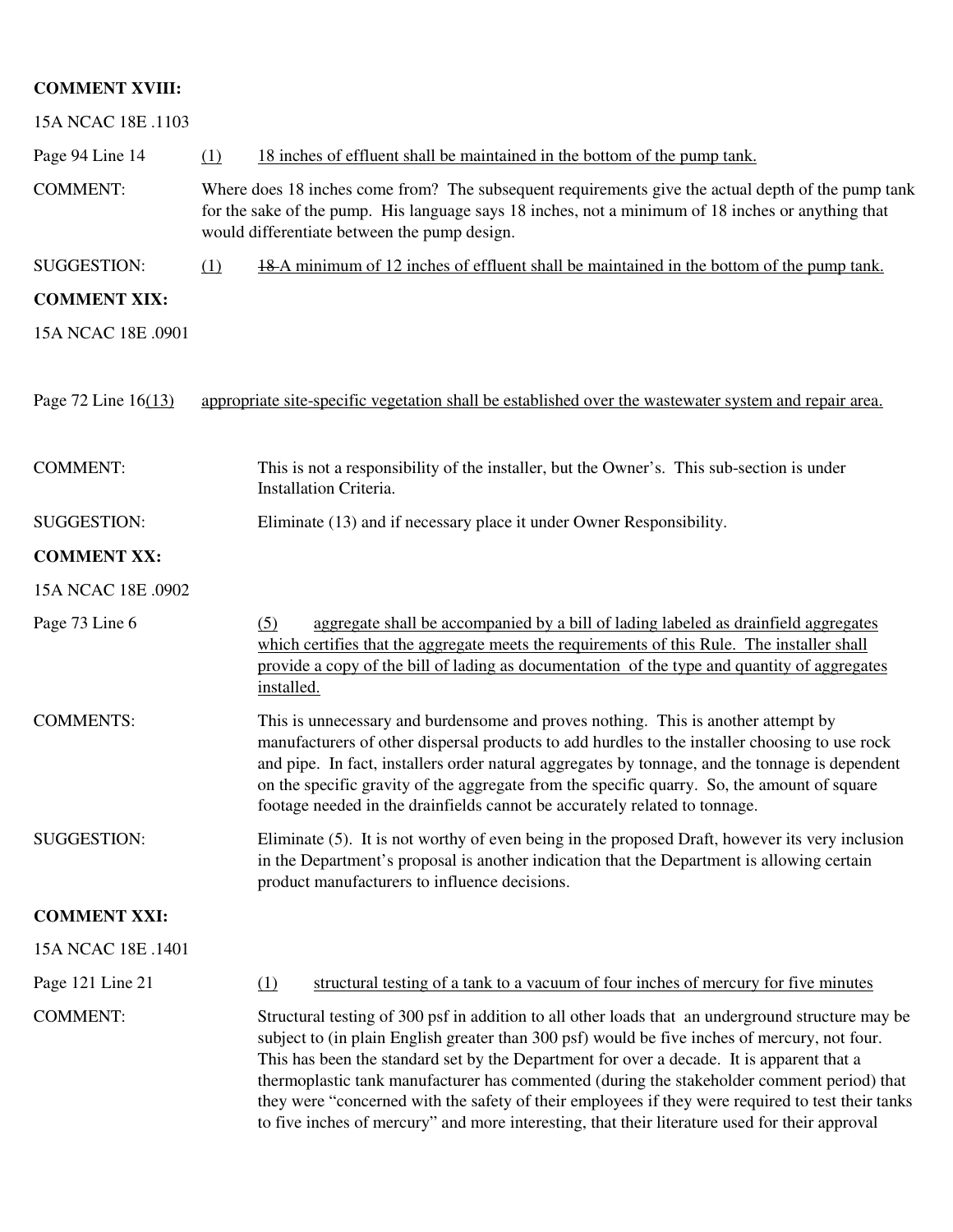states that the tanks are not to be subject to over four inches of mercury. This means that the Department approved a product that did not meet the standards set for other like products. To make the initial design structural testing protocol more curious is that, by normal engineering standards, an initial design test is the standard (five inches of mercury) times a Safety factor, usually 1.4 to 1.5, meaning the design test should be seven inches of mercury.

SUGGESTION: (1) structural testing of a tank to a vacuum of four five inches of mercury for five minutes

#### **COMMENT XXII**

15A NCAC 18E .1401

| Page 121 Line 24      | (2) |                | After completion of the vacuum test requirement in Subparagraph $(f)(1)$ of this rule, the tank<br>shall be subject to a water test                                                                                                                    |
|-----------------------|-----|----------------|--------------------------------------------------------------------------------------------------------------------------------------------------------------------------------------------------------------------------------------------------------|
| <b>COMMENT:</b>       |     |                | Unnecessary and burdensome. Once the structural test of application of a vacuum is completed<br>successfully, the design is adequately found to be structurally sound, but also sealed, since a<br>vacuum cannot be achieved if the tank were leaking. |
| SUGGESTION:           |     | Eliminate (2). |                                                                                                                                                                                                                                                        |
| <b>COMMENT XXIII:</b> |     |                |                                                                                                                                                                                                                                                        |
| 5A NCAC 18E .1402     |     |                |                                                                                                                                                                                                                                                        |
| Page 122 Line 9       |     | (a)            | Tanks shall be watertight and not subject to excessive corrosion or decay.                                                                                                                                                                             |
| <b>COMMENT:</b>       |     |                | As per suggestion in Definitions (page 7 line 20), add "structurally sound"                                                                                                                                                                            |
| <b>SUGGESTION:</b>    |     | <u>(a)</u>     | Tanks shall be watertight, structurally sound, and not subject to excessive corrosion or                                                                                                                                                               |

#### **COMMENT XXIV:**

decay.

#### 15A NCAC 18E .1402

Page 122 Line 26 (7) Inlet and outlet pipe penetrations shall be through a resilient, watertight, sealed, non-corrodible and flexible connective sleeve. The connective sleeve shall meet ASTM C 1644.

COMMENT: The addition of a flexible, connective sleeve as described to inlet pipe penetration is without a doubt an added benefit to the installer or plumber, but one that is realistically burdensome on a vast majority of tank manufacturers who will be forced to modify their tank forms to accommodate the addition. The cost of this addition was noted by the Department in their Fiscal Note to the Commission to be only the material cost of the flexible sleeves, not the actual costs of retrofitting the forms. Since the rules concerning the development of the Fiscal Note include that errors in the Fiscal Note do not necessarily invalidate the Fiscal Note, the error by the Department to not consider this expense may not cause the process to stop.

> The addition of the flexible sleeve to the outlet port came about because of the requirement of the effluent filter. It was realized that the added weight of the effluent filter plus the pressures caused by the removal and replacement of the filter during service would perhaps cause the cemented outlet pipe to loosen. It was also realized that the location of the outlet pipe, right at the level of the wastewater, would cause leakage if that seal were to break. In the case of the inlet, there is no effluent filter to add weight, no pressures from service, and the inlet invert is two inches above the level of the wastewater.

SUGGESTION: Eliminate (7) and return to just the requirement on the outlet end detailed in (10).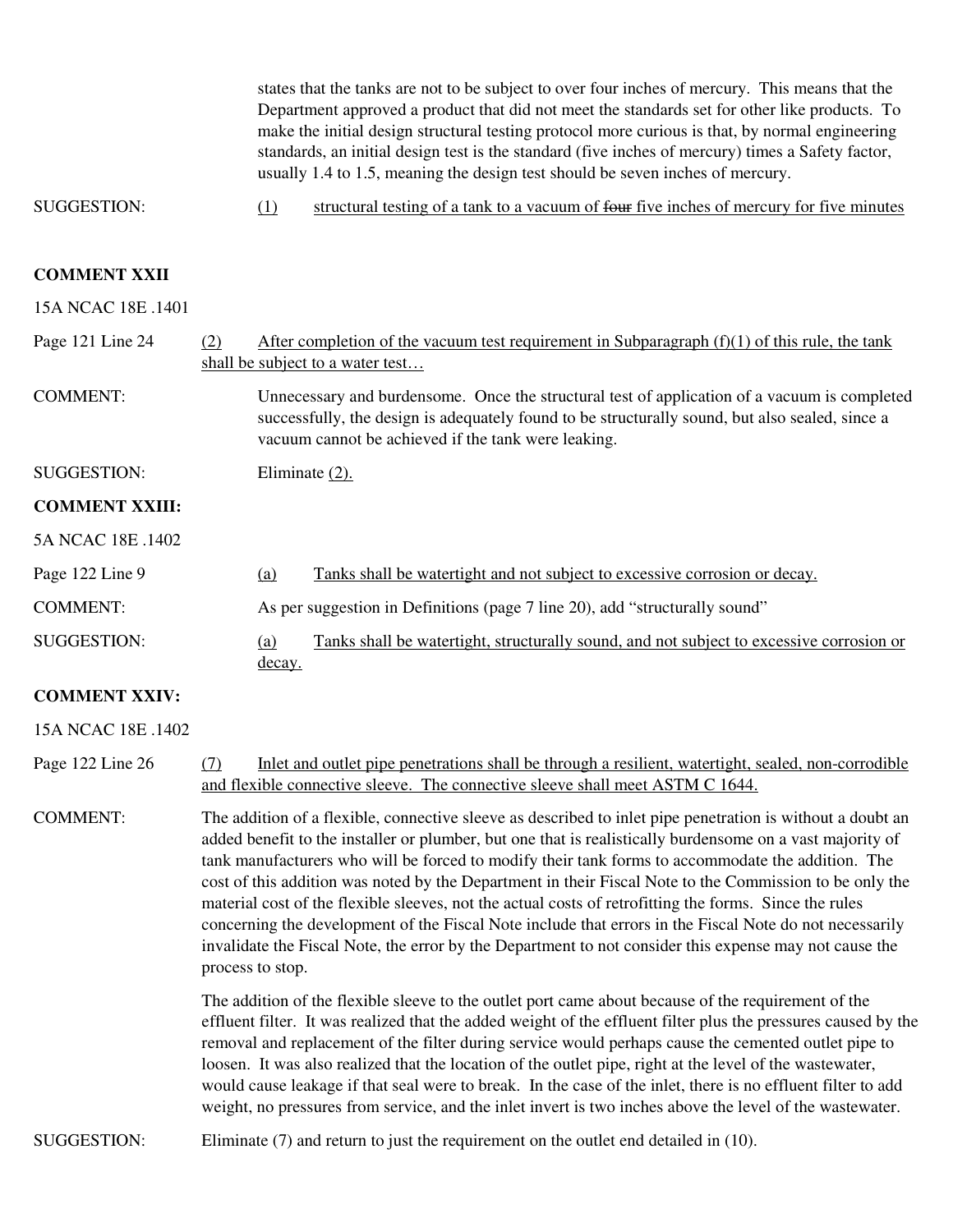If this is not reconciled, the Department should be required to offer at least two alternatives to this proposal, especially to the tank manufacturers in the Eastern part of North Carolina who use sloop-top tanks. The addition of the inlet sleeves to any side (not the end) is not possible without costly modifications. The proposal that the Manufacturer could have different inventories for sites needing side entry is not plausible, so this should not be under consideration.

### **COMMENT XXV:**

15A NCAC 18E .1402

Page 123 Line  $5(B)$  the partition shall be designed to remain in position when subjected to a liquid capacity in one compartment.

- COMMENT: This requirement does not fulfill the requirement of this subsection as it speaks to design and construction. There is also an unusual standard set. The partition is later described to have a 4 inch slot or equivalent located from 25% to 50% of the liquid depth, and there is the 2/3 to 1/3 compartment design. So a partition could pass this requirement by subjecting it to liquid capacity found in 1/3 the liquid depth of a 1000 gallon tank (333 gallons) when the partition is 25% of the total interior height (.25 x 333 gallons). So the minimum would be .25 x 333 x 8.33 (weight of water per gallon) = about 693 pounds. Not exactly a structurally sound partition, not 300 psf.
- SUGGESTION: (B) the partition shall be designed, manufactured, and installed to remain in position and shall be constructed to withstand a pressure of 300 psf.

 This will make sure there will be a sustained two-compartment design throughout the life of the septic tank and the service of the septic tank.

### **COMMENT XXVI:**

#### 15A NCAC 18E .1301

Page 113 Line 24 TABLE XXXI

|    | Fixed Media Advanced Pretreatment | Oper. Visit $2/yr$ . |  |
|----|-----------------------------------|----------------------|--|
| Vc | <b>RWTS</b>                       | Oper. Visit 4/yr.    |  |

### COMMENT: This appears to be an attempt by the Department to add costs to the RWTS technologies as they favor the fixed media advanced pretreatment systems.

SUGGESTION: Make this requirement consistent for the Pretreatment technologies, at least of the systems of <1500 gpd to the 2 visits per year. Currently in .1961, they are a Type V system along with sand filter technologies (fixed media) and are 2 times a year. It appears that the Department is attempting a backdoor hurdle against aerobic treatment and in favor of fixed media.

#### **COMMENT XXVII:**

15A NCAC 18E .1402

Page 123 Line 18 (H) other methods for designing partitions showing performance identical to those designed in accordance with Paragraph shall be considered for approval by the State on an individual basis. COMMENT: This clause may be appropriate for consideration, as the Department should be available to judge alternative designs for identical performance. The suspicion, unfortunately, is that the Department cannot stand behind "identical performance" in this particular design feature. There are two types of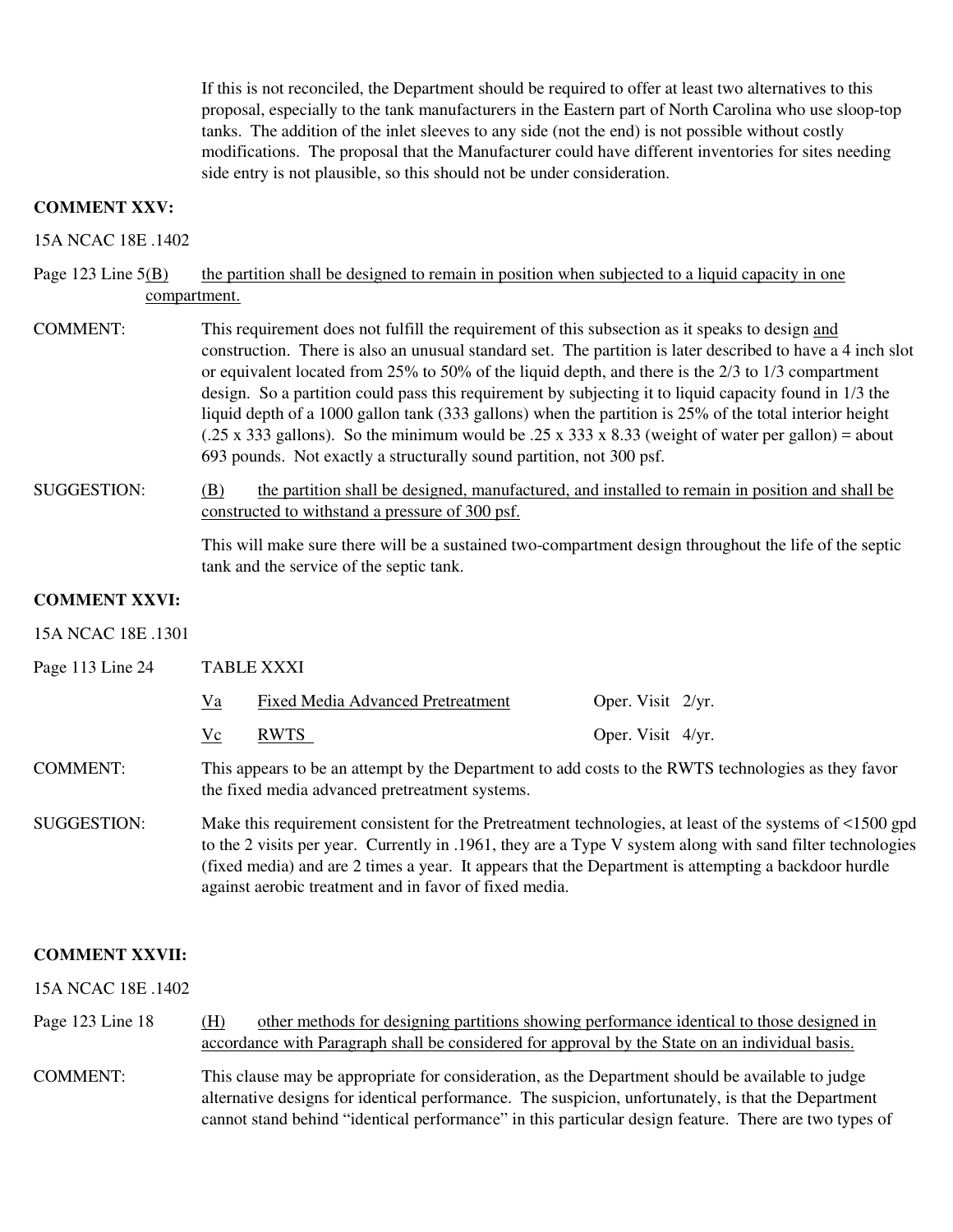partitions; monolithic and post-construction insertions. If the Department really chooses to judge on identical performance, the suggested language in (B) above would provide the performance guidelines.

#### **COMMENT XXVIII:**

15A NCAC 18E .1403

- Page 125 Line 2 (a) Tanks designed to hold sewage shall be constructed of materials capable of resisting corrosion from sewage and sewage gasses, and the active and passive loads on tank walls.Tanks and tank lids shall be able to withstand a uniform live loading of 300 pounds per square foot in addition to all loads to which an underground tank is normally subjected, such as dead weight of the material and soil cover, active soil pressure on tank walls, and the uplifting force of groundwater.
- COMMENT: As mentioned in other parts of this proposal, the first rule should be to be consistent with the language describing the underground structure, its design, and its construction. This paragraph should be reworked to be consistent in other parts of the Draft.
- SUGGESTION (a) Tanks shall be watertight, structurally sound, and not subject to excessive corrosion or decay. Tanks and tank lids shall be approved upon a demonstration of its ability to withstand a minimum uniform live load of 300 pounds per square foot in addition to all loads to which an underground tank is normally subjected, such as dead weight of the material and soil cover, active soil pressure on tank walls, and the uplifting force of groundwater.

#### **COMMENT XXIX:**

15A NCAC 18E .1403

- Page 125 Line 7 (b), (c), and (d) Material specific specifications
- COMMENT: These paragraphs further indicate the lengths that the Department separates the design and manufacture of tanks of different materials. Paragraph (a) for reinforced precast concrete tanks is prescriptive and offer the authorized agents the description of how to inspect the precast concrete tank. Paragraphs (b) and (c) is an approval by reference, with no description of how to verify the quality of these tanks. The Department has also informed the authorized agents that they lack the expertise or equipment to test these tanks. When does the Department anticipate that this unequal treatment should be remedied and there is education for the authorized agents in training?

#### **COMMENT XXX:**

15A NCAC 18E .1403

### Page 125 Line 19 (5) the concrete shall achieve a minimum compressive strength of 4000 psi prior to removal of the tank from the place of manufacture.

- COMMENT: One of the problems facing the quality of precast concrete tank manufacturers is the transporting of insufficiently cured tanks. While it is a fact that the authorized agents could test any tank at the site they feel does not meet the current 3500 psi @28 day standard, this responsibility is not being adequately done. In other words, the current rule is sufficient but the rules are not being enforced. The tank yards should be routinely inspected for tank quality, including sufficient inventory to indicate that proper curing is being achieved. This visit is not being done in most of the counties, and the Department has not instituted an equal program of inspection.
- SUGGESTION: Place in the "Responsibility" subsection the development of an equal inspection program for all manufacturers by the Department, in conjunction with the local health departments. This Program should include the pre-inspection of tanks at the place of manufacture by local health departments or by approved QA programs.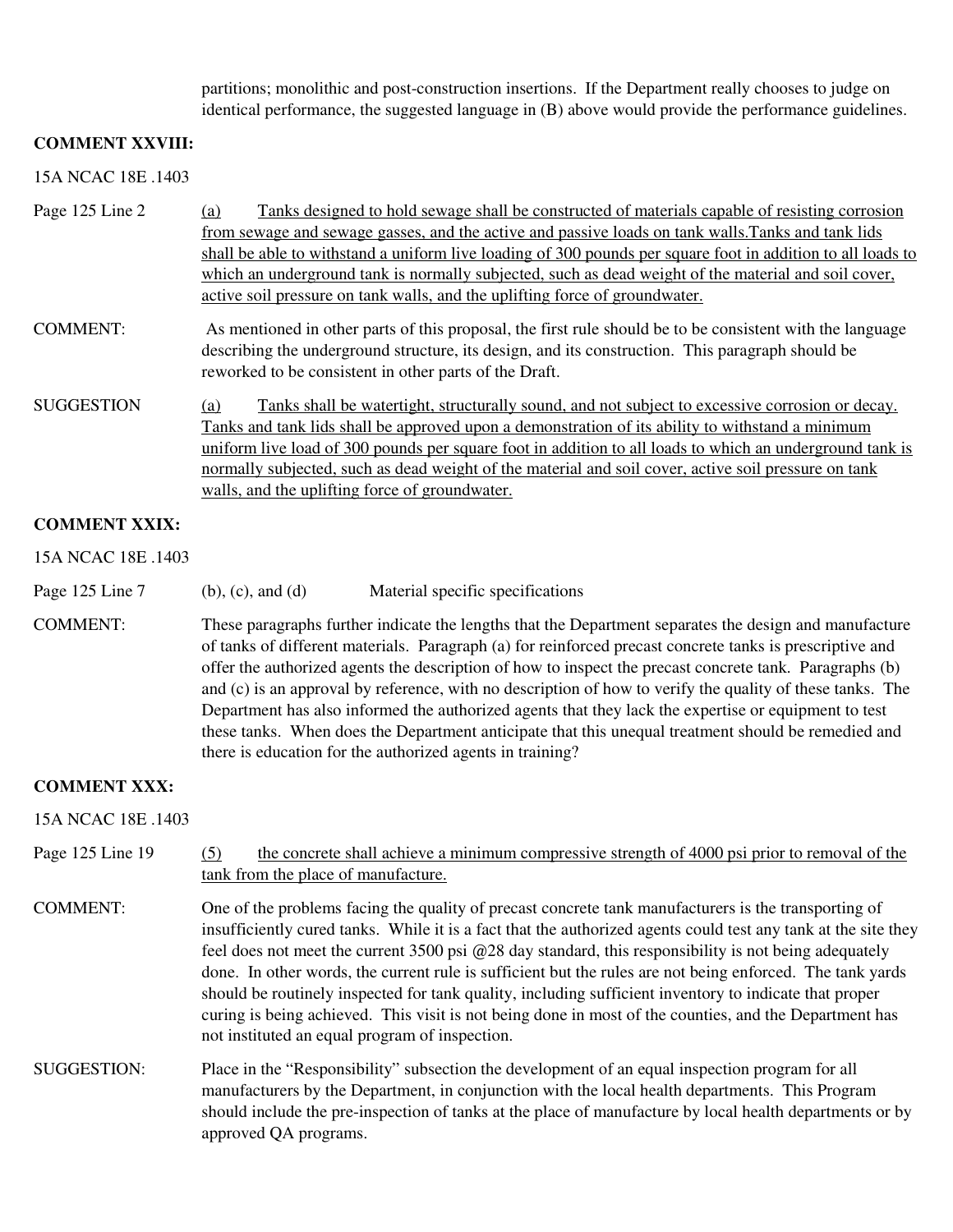#### **COMMENT XXXI:**

15A NCAC 18E . 1403

| Page 125 Line 27 | Tank lids and riser covers shall have a handle of steel equivalent in strength to a No. 3<br>reinforcing rod (rebar).                                                 |
|------------------|-----------------------------------------------------------------------------------------------------------------------------------------------------------------------|
| COMMENT:         | This sentence needs to be reworked.                                                                                                                                   |
| SUGGESTION:      | Tank lids and riser covers shall have a durable handle made of materials resistant to decay and<br>(7)<br>capable of pull capacity for the weight of the lid or cover |

#### **COMMENT XXXII:**

15A NCAC 18E .1405

Page 127 Line 12 15A NCAC 18E .1405 RE-APPROVALS OF RISERS, EFFLUENT FILTERS, AND PIPE PENETRATIONS

COMMENT: This is unnecessary. The Approvals for Risers, Effluent Filters, and Pipe Penetrations should be non-expiring. The manufacturer should update their approval when changes are made to their product. The Approvals would be suspended or revoked if the product is altered or found defective. The protocol of setting expiration limits and re-approval procedures would be tasking the staff whose efforts should be directed into more important areas. According to the Fiscal Note from the Department, this Renewal protocol adds on average less than \$500 (Five hundred dollars) annually to the State.

SUGGESTION: Eliminate 15A NCAC 18E .1405

#### **COMMENT XXXIII:**

15A NCAC 18E .1505

Page 130 Line 18 15A NCAC 18E .1505 RWTS APPROVAL RENEWAL

COMMENT: The proposal appears to follow the Department's determination to set expiration and renewal requirements on products and systems in North Carolina. All products and systems approved in North Carolina should not have to follow such a protocol. The current system of Approvals, with Operator and Authorized Agent reports on the wastewater systems should be sufficient. The Approvals already instruct the Manufacturer to amend their approval with any changes prior to sale, and gives the procedures for Suspension and Revocation. With the reported shortstaffing and stretched manpower that the Department insists they work with, the Renewal of Approvals are just adding to their problems. See Fiscal Note information on COMMENT XXXI.

SUGGESTION: ELIMINATE 15A NCAC 18E .1505

#### **COMMENT XXXIV:**

15A NCAC 18E .1711

Page 147 Line 18 15A NCAC 18E .1711 PROVISIONAL AND INNOVATIVE APPROVAL RENEWALS

COMMENT: As with the COMMENTS on the Riser, Effluent Filter, and Pipe Penetration products and the COMMENTS for RWTS products, this proposal to set an expiration date and renewal requirement is unnecessary. The Approvals of these products, along with the mandatory reporting of the Provisional and Innovative Systems should give the Department adequate information and ammunition to correct any inappropriate or non-compliance issue. One